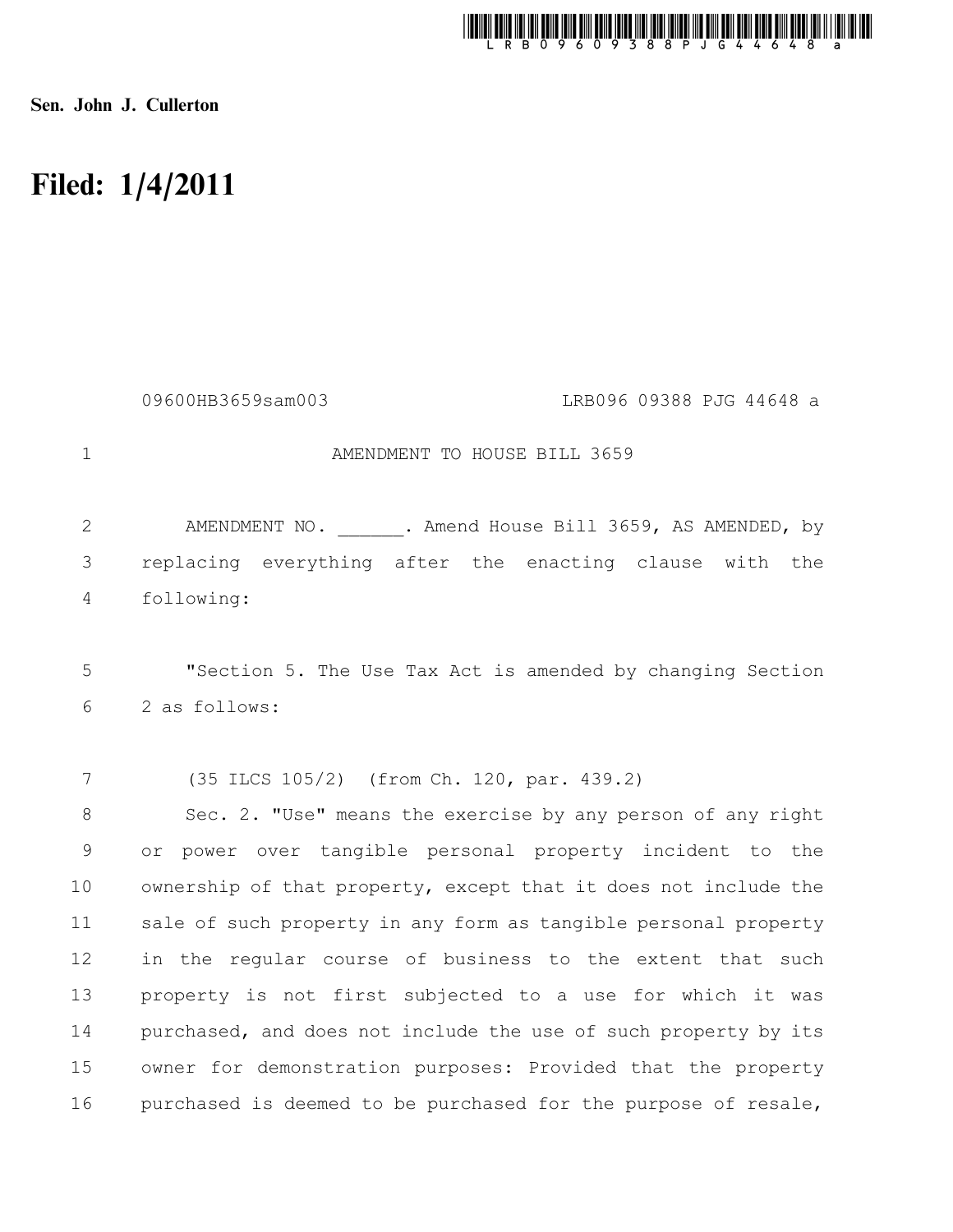09600HB3659sam003 -2- LRB096 09388 PJG 44648 a

despite first being used, to the extent to which it is resold as an ingredient of an intentionally produced product or by-product of manufacturing. "Use" does not mean the demonstration use or interim use of tangible personal property by a retailer before he sells that tangible personal property. For watercraft or aircraft, if the period of demonstration use or interim use by the retailer exceeds 18 months, the retailer shall pay on the retailers' original cost price the tax imposed by this Act, and no credit for that tax is permitted if the watercraft or aircraft is subsequently sold by the retailer. "Use" does not mean the physical incorporation of tangible personal property, to the extent not first subjected to a use for which it was purchased, as an ingredient or constituent, into other tangible personal property (a) which is sold in the regular course of business or (b) which the person incorporating such ingredient or constituent therein has undertaken at the time of such purchase to cause to be transported in interstate commerce to destinations outside the State of Illinois: Provided that the property purchased is deemed to be purchased for the purpose of resale, despite first being used, to the extent to which it is resold as an ingredient of an intentionally produced product or by-product of manufacturing. 1 2 3 4 5 6 7 8 9 10 11 12 13 14 15 16 17 18 19 20 21 22 23

"Watercraft" means a Class 2, Class 3, or Class 4 watercraft as defined in Section 3-2 of the Boat Registration and Safety Act, a personal watercraft, or any boat equipped 24 25 26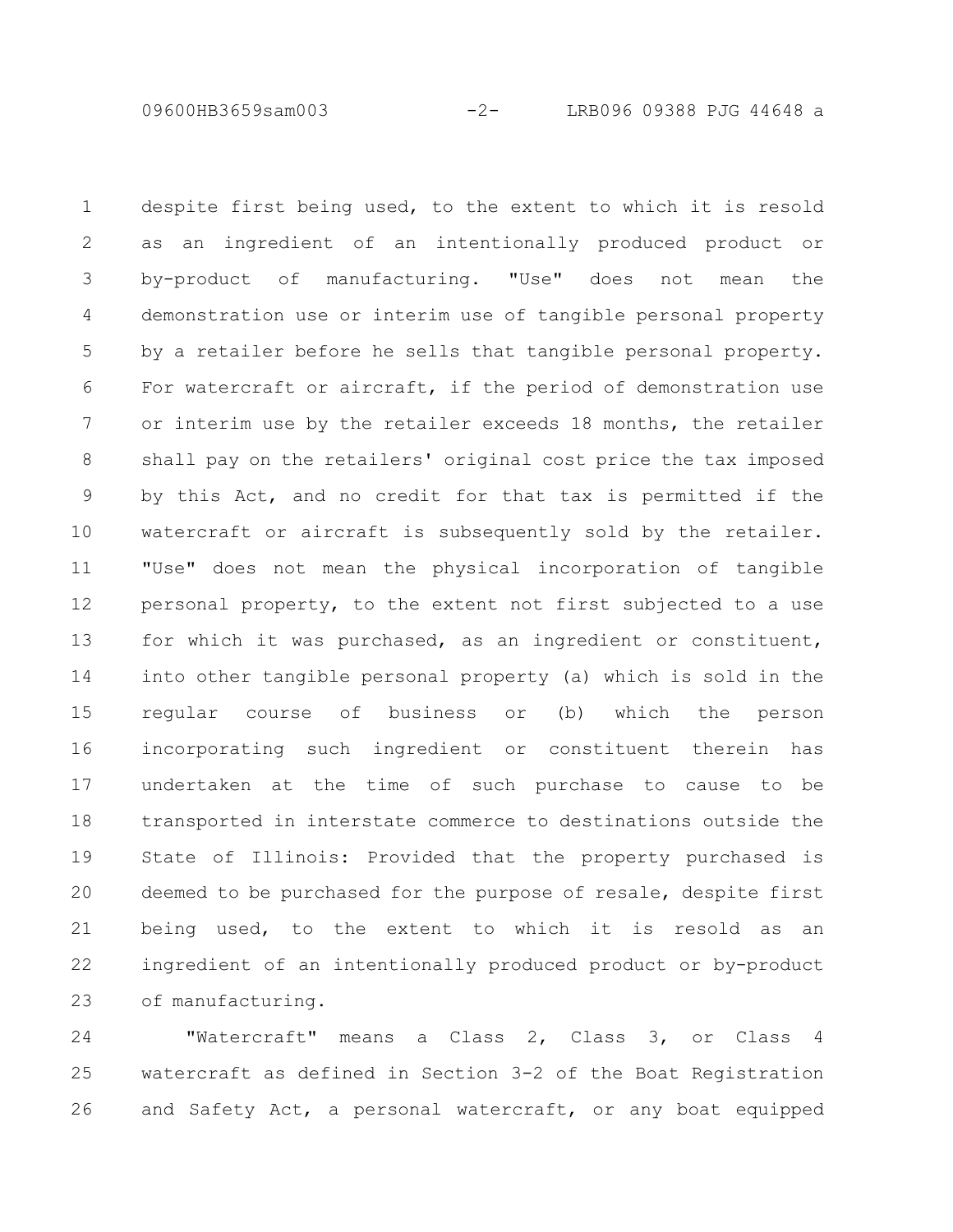with an inboard motor. 1

"Purchase at retail" means the acquisition of the ownership of or title to tangible personal property through a sale at retail. 2 3 4

"Purchaser" means anyone who, through a sale at retail, acquires the ownership of tangible personal property for a valuable consideration. 5 6 7

"Sale at retail" means any transfer of the ownership of or title to tangible personal property to a purchaser, for the purpose of use, and not for the purpose of resale in any form as tangible personal property to the extent not first subjected to a use for which it was purchased, for a valuable consideration: Provided that the property purchased is deemed to be purchased for the purpose of resale, despite first being used, to the extent to which it is resold as an ingredient of an intentionally produced product or by-product of manufacturing. For this purpose, slag produced as an incident to manufacturing pig iron or steel and sold is considered to be an intentionally produced by-product of manufacturing. "Sale at retail" includes any such transfer made for resale unless made in compliance with Section 2c of the Retailers' Occupation Tax Act, as incorporated by reference into Section 12 of this Act. Transactions whereby the possession of the property is transferred but the seller retains the title as security for payment of the selling price are sales. 8 9 10 11 12 13 14 15 16 17 18 19 20 21 22 23 24 25

26

"Sale at retail" shall also be construed to include any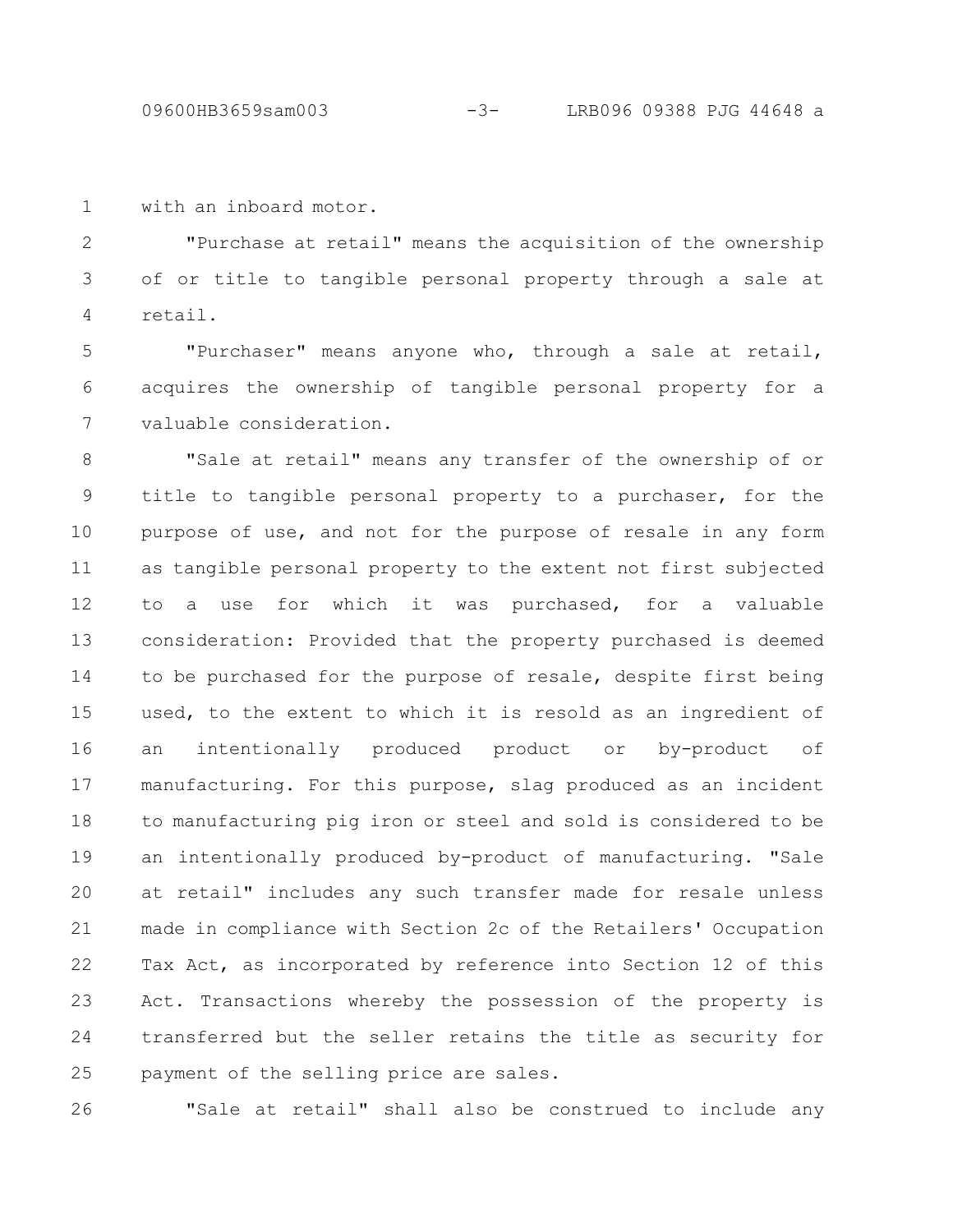09600HB3659sam003 -4- LRB096 09388 PJG 44648 a

Illinois florist's sales transaction in which the purchase order is received in Illinois by a florist and the sale is for use or consumption, but the Illinois florist has a florist in another state deliver the property to the purchaser or the purchaser's donee in such other state. 1 2 3 4 5

Nonreusable tangible personal property that is used by persons engaged in the business of operating a restaurant, cafeteria, or drive-in is a sale for resale when it is transferred to customers in the ordinary course of business as part of the sale of food or beverages and is used to deliver, package, or consume food or beverages, regardless of where consumption of the food or beverages occurs. Examples of those items include, but are not limited to nonreusable, paper and plastic cups, plates, baskets, boxes, sleeves, buckets or other containers, utensils, straws, placemats, napkins, doggie bags, and wrapping or packaging materials that are transferred to customers as part of the sale of food or beverages in the ordinary course of business. 6 7 8 9 10 11 12 13 14 15 16 17 18

The purchase, employment and transfer of such tangible personal property as newsprint and ink for the primary purpose of conveying news (with or without other information) is not a purchase, use or sale of tangible personal property. 19 20 21 22

"Selling price" means the consideration for a sale valued in money whether received in money or otherwise, including cash, credits, property other than as hereinafter provided, and services, but not including the value of or credit given for 23 24 25 26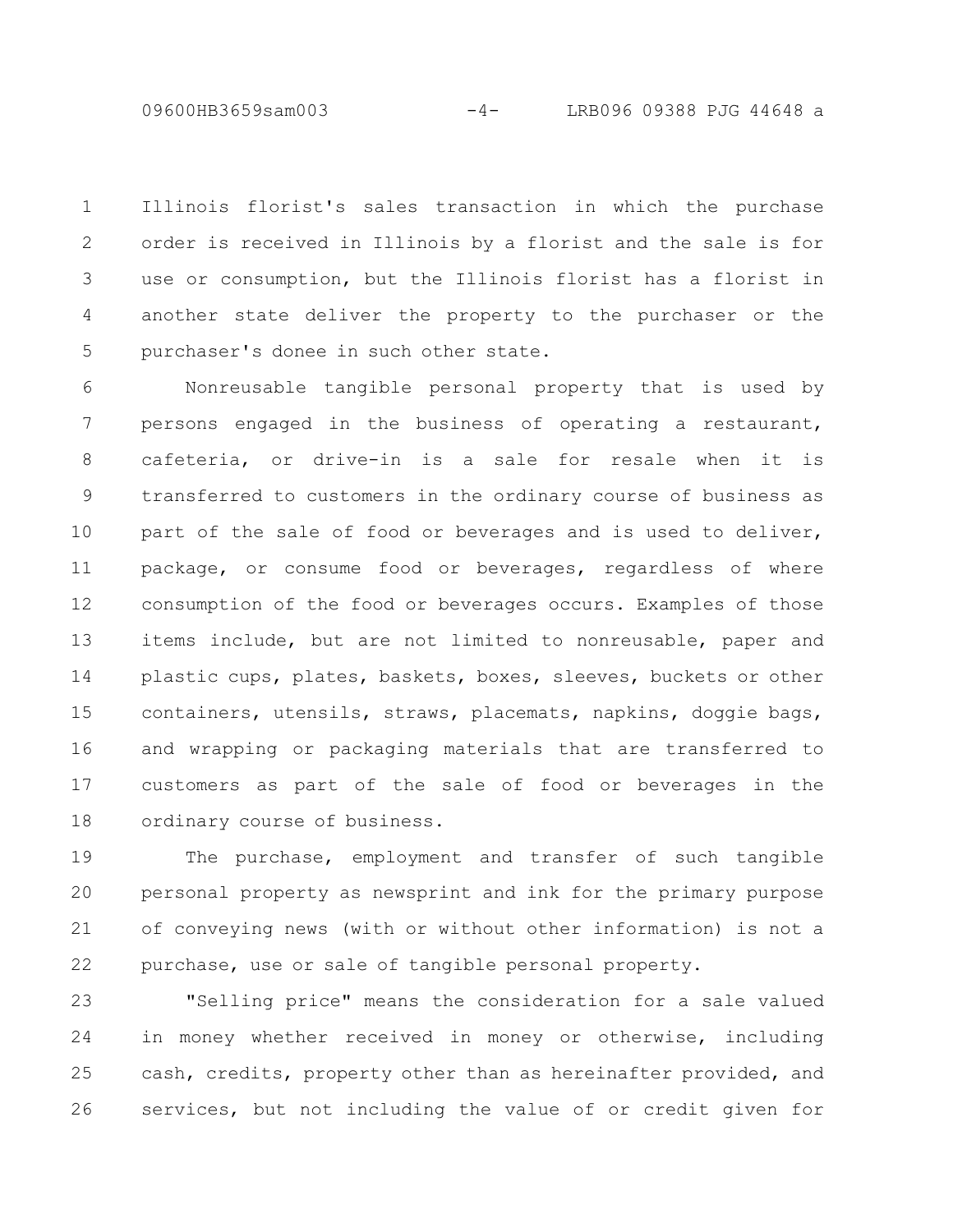09600HB3659sam003 -5- LRB096 09388 PJG 44648 a

traded-in tangible personal property where the item that is traded-in is of like kind and character as that which is being sold, and shall be determined without any deduction on account of the cost of the property sold, the cost of materials used, labor or service cost or any other expense whatsoever, but does not include interest or finance charges which appear as separate items on the bill of sale or sales contract nor charges that are added to prices by sellers on account of the seller's tax liability under the "Retailers' Occupation Tax Act", or on account of the seller's duty to collect, from the purchaser, the tax that is imposed by this Act, or, except as otherwise provided with respect to any cigarette tax imposed by a home rule unit, on account of the seller's tax liability under any local occupation tax administered by the Department, or, except as otherwise provided with respect to any cigarette tax imposed by a home rule unit on account of the seller's duty to collect, from the purchasers, the tax that is imposed under any local use tax administered by the Department. Effective December 1, 1985, "selling price" shall include charges that are added to prices by sellers on account of the seller's tax liability under the Cigarette Tax Act, on account of the seller's duty to collect, from the purchaser, the tax imposed under the Cigarette Use Tax Act, and on account of the seller's duty to collect, from the purchaser, any cigarette tax imposed by a home rule unit. 1 2 3 4 5 6 7 8 9 10 11 12 13 14 15 16 17 18 19 20 21 22 23 24 25

26

The phrase "like kind and character" shall be liberally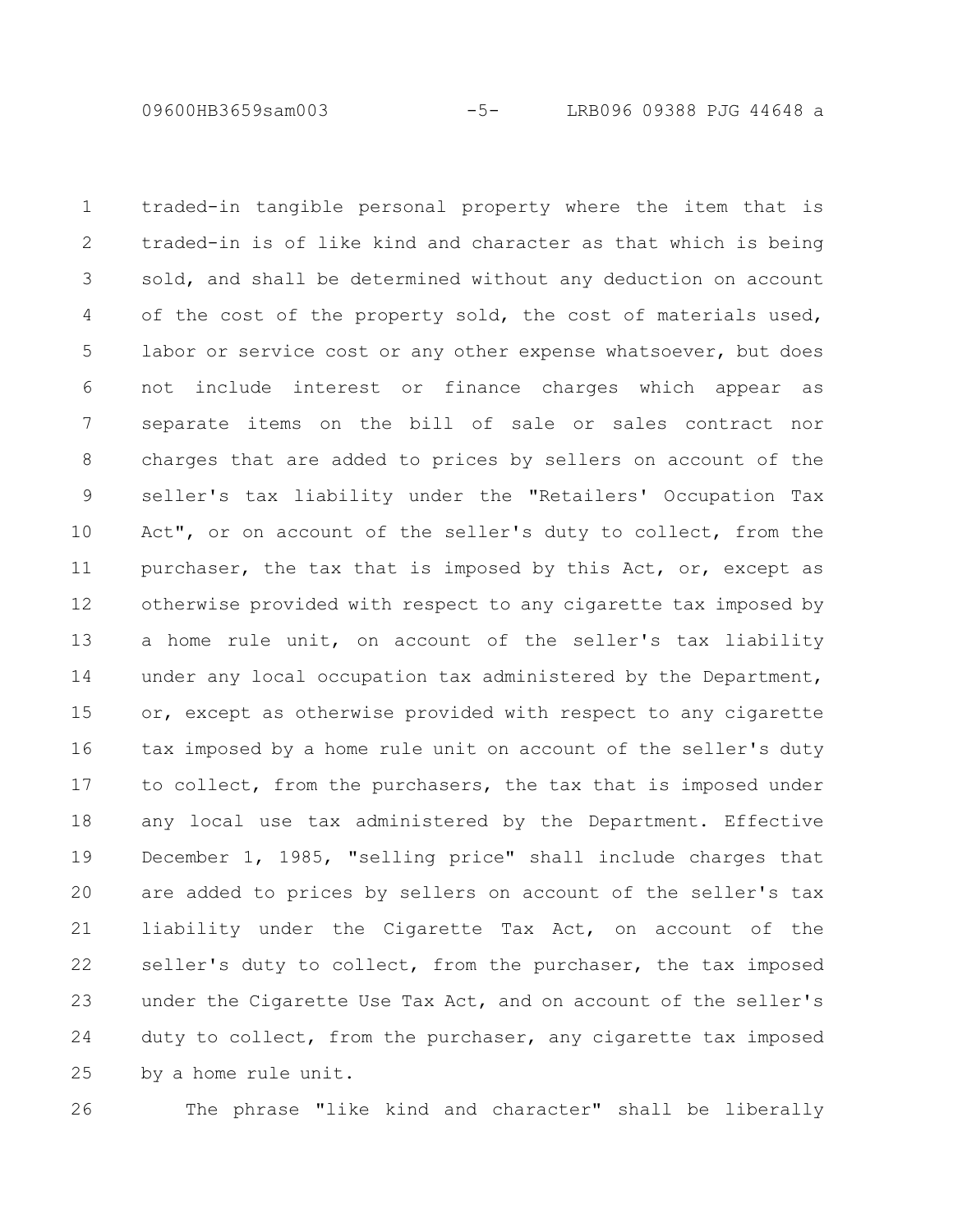09600HB3659sam003 -6- LRB096 09388 PJG 44648 a

construed (including but not limited to any form of motor vehicle for any form of motor vehicle, or any kind of farm or agricultural implement for any other kind of farm or agricultural implement), while not including a kind of item which, if sold at retail by that retailer, would be exempt from retailers' occupation tax and use tax as an isolated or occasional sale. 1 2 3 4 5 6 7

8

"Department" means the Department of Revenue.

"Person" means any natural individual, firm, partnership, association, joint stock company, joint adventure, public or private corporation, limited liability company, or a receiver, executor, trustee, guardian or other representative appointed by order of any court. 9 10 11 12 13

"Retailer" means and includes every person engaged in the business of making sales at retail as defined in this Section. 14 15

A person who holds himself or herself out as being engaged (or who habitually engages) in selling tangible personal property at retail is a retailer hereunder with respect to such sales (and not primarily in a service occupation) notwithstanding the fact that such person designs and produces such tangible personal property on special order for the purchaser and in such a way as to render the property of value only to such purchaser, if such tangible personal property so produced on special order serves substantially the same function as stock or standard items of tangible personal property that are sold at retail. 16 17 18 19 20 21 22 23 24 25 26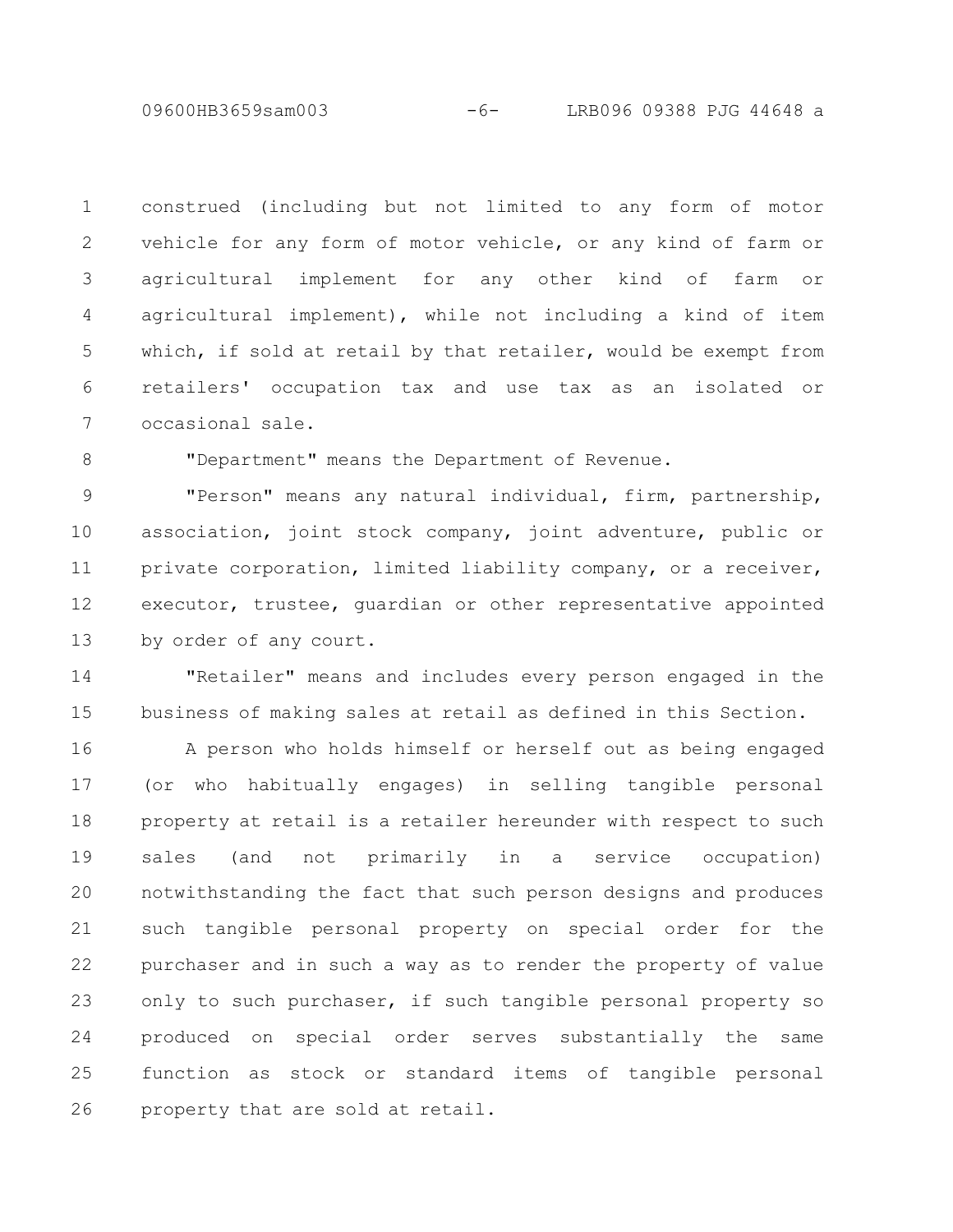09600HB3659sam003 -7- LRB096 09388 PJG 44648 a

A person whose activities are organized and conducted primarily as a not-for-profit service enterprise, and who engages in selling tangible personal property at retail (whether to the public or merely to members and their guests) is a retailer with respect to such transactions, excepting only a person organized and operated exclusively for charitable, religious or educational purposes either (1), to the extent of sales by such person to its members, students, patients or inmates of tangible personal property to be used primarily for the purposes of such person, or  $(2)$ , to the extent of sales by such person of tangible personal property which is not sold or offered for sale by persons organized for profit. The selling of school books and school supplies by schools at retail to students is not "primarily for the purposes of" the school which does such selling. This paragraph does not apply to nor subject to taxation occasional dinners, social or similar activities of a person organized and operated exclusively for charitable, religious or educational purposes, whether or not such activities are open to the public. 1 2 3 4 5 6 7 8 9 10 11 12 13 14 15 16 17 18 19

A person who is the recipient of a grant or contract under Title VII of the Older Americans Act of 1965 (P.L. 92-258) and serves meals to participants in the federal Nutrition Program for the Elderly in return for contributions established in amount by the individual participant pursuant to a schedule of suggested fees as provided for in the federal Act is not a retailer under this Act with respect to such transactions. 20 21 22 23 24 25 26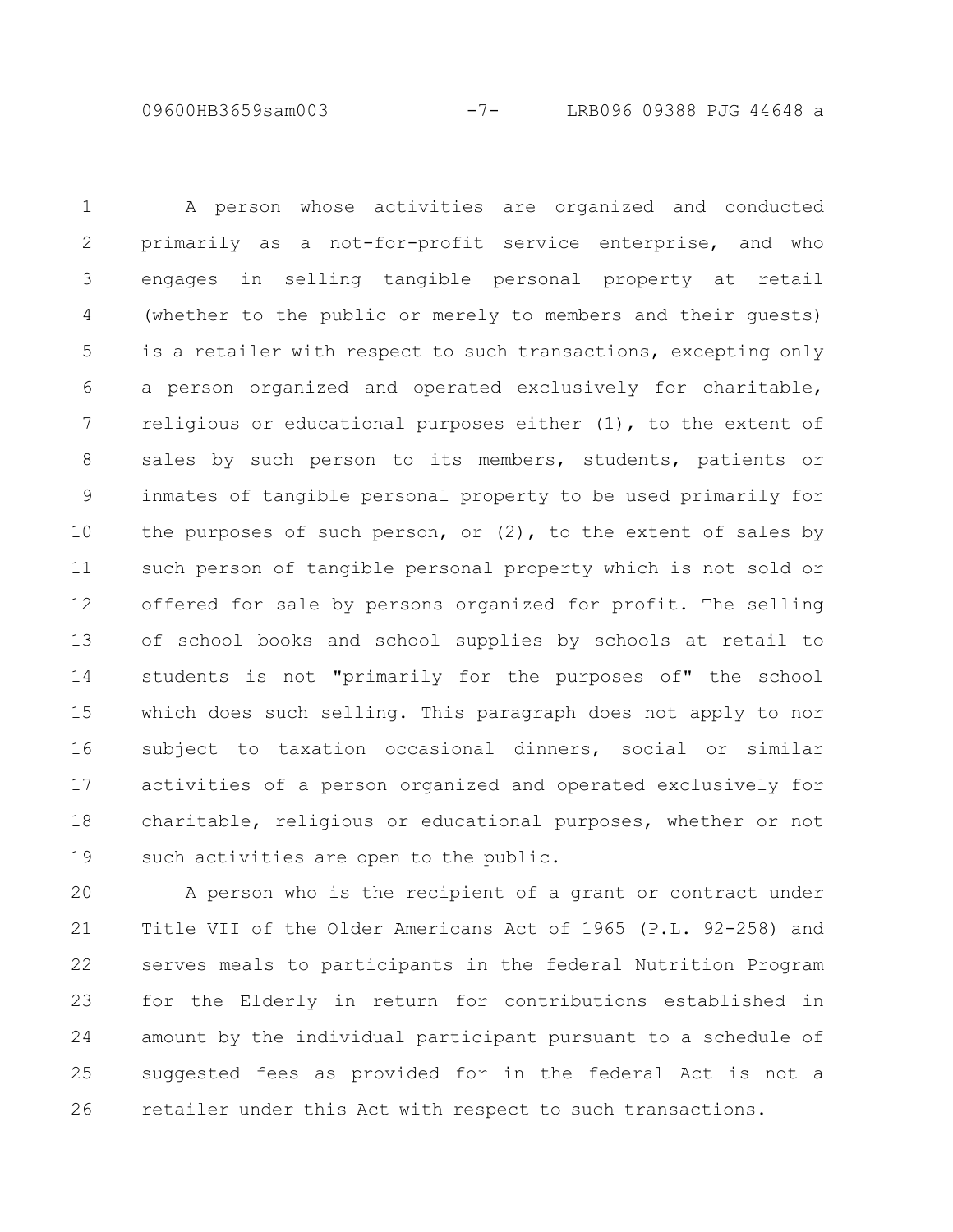09600HB3659sam003 -8- LRB096 09388 PJG 44648 a

Persons who engage in the business of transferring tangible personal property upon the redemption of trading stamps are retailers hereunder when engaged in such business. 1 2 3

The isolated or occasional sale of tangible personal property at retail by a person who does not hold himself out as being engaged (or who does not habitually engage) in selling such tangible personal property at retail or a sale through a bulk vending machine does not make such person a retailer hereunder. However, any person who is engaged in a business which is not subject to the tax imposed by the "Retailers' Occupation Tax Act" because of involving the sale of or a contract to sell real estate or a construction contract to improve real estate, but who, in the course of conducting such business, transfers tangible personal property to users or consumers in the finished form in which it was purchased, and which does not become real estate, under any provision of a construction contract or real estate sale or real estate sales agreement entered into with some other person arising out of or because of such nontaxable business, is a retailer to the extent of the value of the tangible personal property so transferred. If, in such transaction, a separate charge is made for the tangible personal property so transferred, the value of such property, for the purposes of this Act, is the amount so separately charged, but not less than the cost of such property to the transferor; if no separate charge is made, the value of such property, for the purposes of this Act, is the cost to the 4 5 6 7 8 9 10 11 12 13 14 15 16 17 18 19 20 21 22 23 24 25 26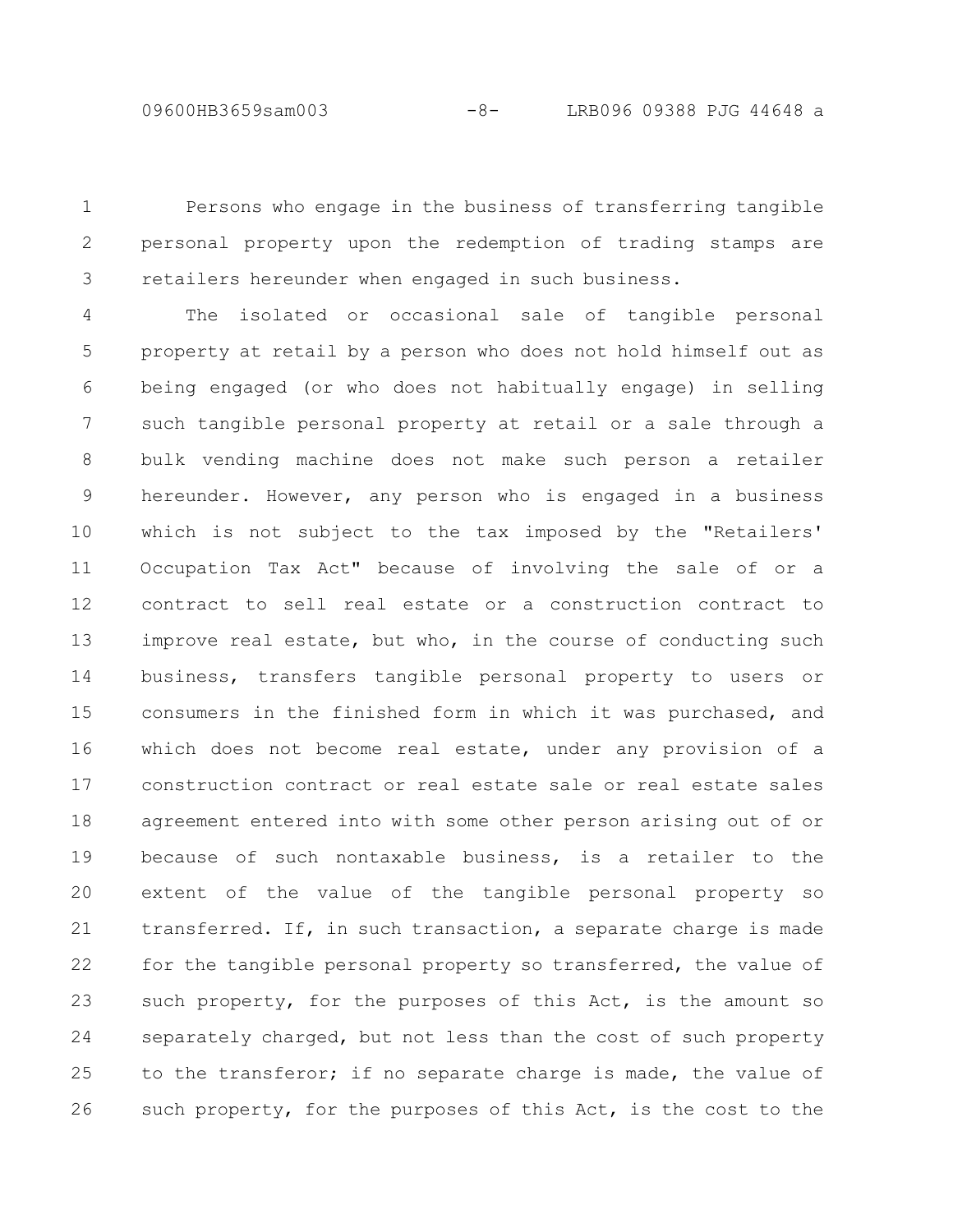transferor of such tangible personal property. 1

"Retailer maintaining a place of business in this State", or any like term, means and includes any of the following retailers: 2 3 4

1. A retailer having or maintaining within this State, directly or by a subsidiary, an office, distribution house, sales house, warehouse or other place of business, or any agent or other representative operating within this State under the authority of the retailer or its subsidiary, irrespective of whether such place of business or agent or other representative is located here permanently or temporarily, or whether such retailer or subsidiary is licensed to do business in this State. However, the ownership of property that is located at the premises of a printer with which the retailer has contracted for printing and that consists of the final printed product, property that becomes a part of the final printed product, or copy from which the printed product is produced shall not result in the retailer being deemed to have or maintain an office, distribution house, sales house, warehouse, or other place of business within this State. 5 6 7 8 9 10 11 12 13 14 15 16 17 18 19 20 21

1.1. Beginning July 1, 2011, a retailer having a contract with a person located in this State under which the person, for a commission or other consideration based upon the sale of tangible personal property by the retailer, directly or indirectly refers potential 22 23 24 25 26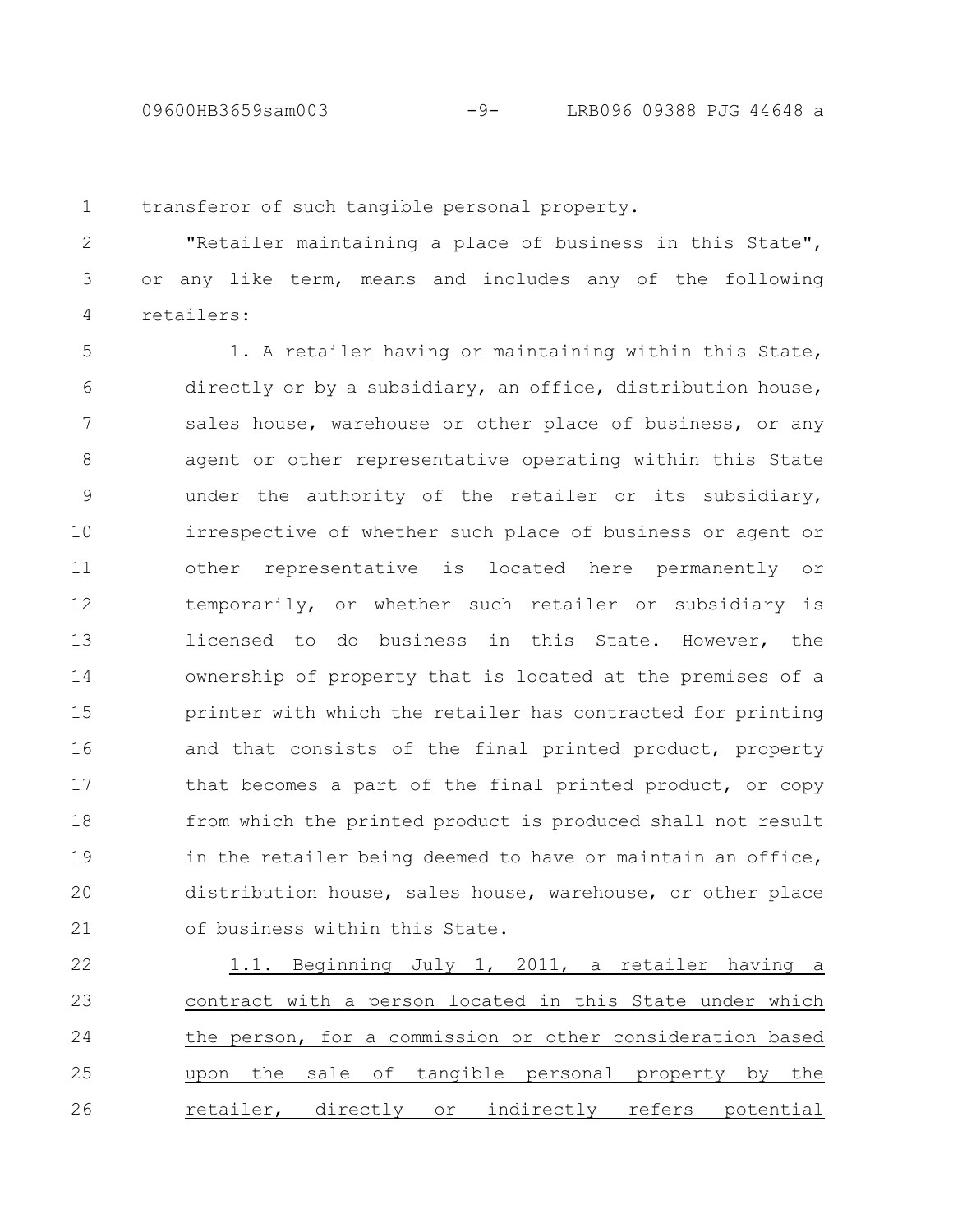customers to the retailer by a link on the person's Internet website. The provisions of this paragraph 1.1 shall apply only if the cumulative gross receipts from sales of tangible personal property by the retailer to customers who are referred to the retailer by all persons in this State under such contracts exceed \$10,000 during the preceding 4 quarterly periods ending on the last day of March, June, September, and December. 1.2. Beginning July 1, 2011, a retailer having a contract with a person located in this State under which: A. the retailer sells the same or substantially similar line of products as the person located in this State and does so using an identical or substantially similar name, trade name, or trademark as the person located in this State; and B. the retailer provides a commission or other consideration to the person located in this State based upon the sale of tangible personal property by the retailer. The provisions of this paragraph 1.2 shall apply only if the cumulative gross receipts from sales of tangible personal property by the retailer to customers in this State under all such contracts exceed \$10,000 during the preceding 4 quarterly periods ending on the last day of March, June, September, and December. 2. A retailer soliciting orders for tangible personal 1 2 3 4 5 6 7 8 9 10 11 12 13 14 15 16 17 18 19 20 21 22 23 24 25 26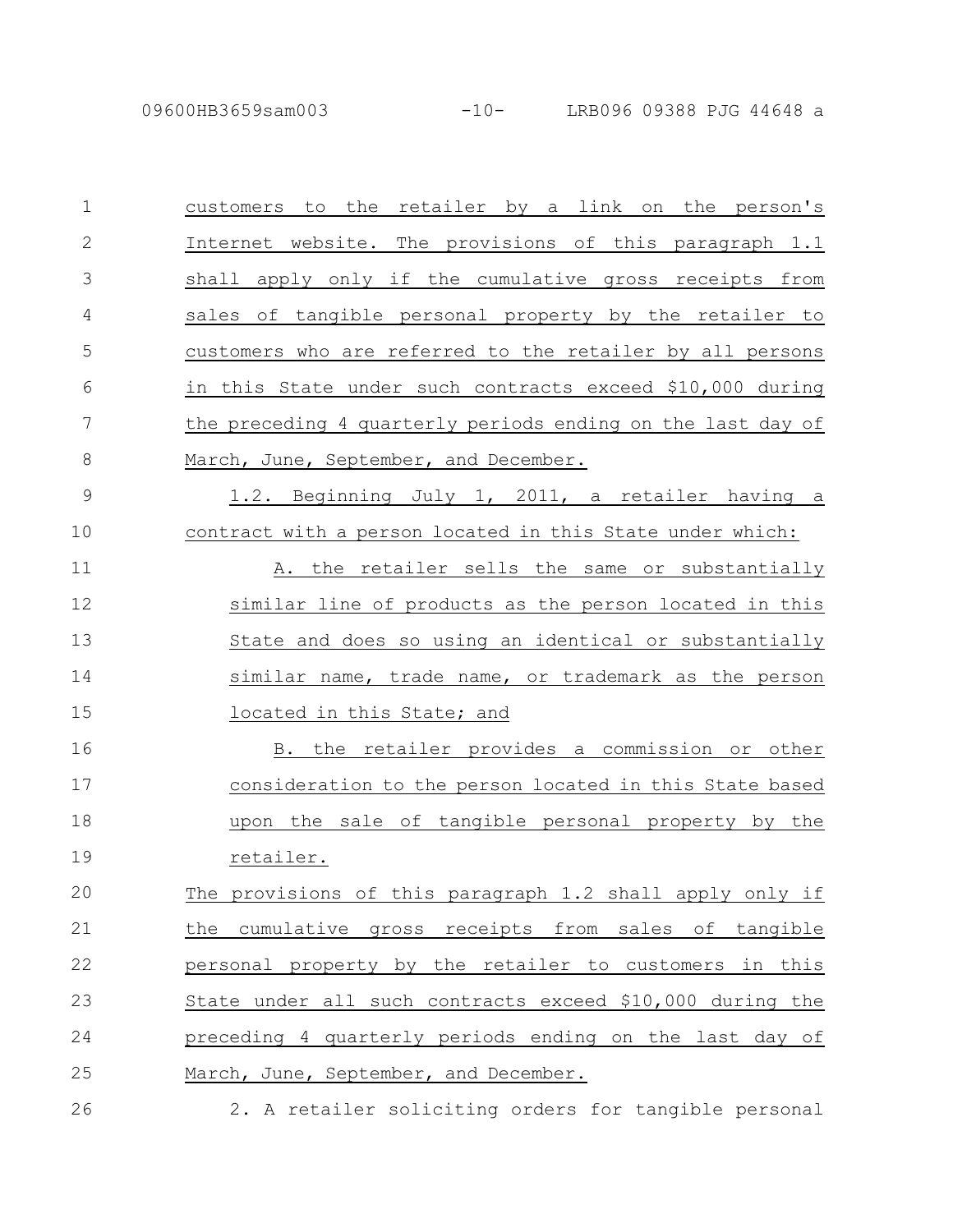09600HB3659sam003 -11- LRB096 09388 PJG 44648 a

property by means of a telecommunication or television shopping system (which utilizes toll free numbers) which is intended by the retailer to be broadcast by cable television or other means of broadcasting, to consumers located in this State. 1 2 3 4 5

3. A retailer, pursuant to a contract with a broadcaster or publisher located in this State, soliciting orders for tangible personal property by means of advertising which is disseminated primarily to consumers located in this State and only secondarily to bordering jurisdictions. 6 7 8 9 10 11

4. A retailer soliciting orders for tangible personal property by mail if the solicitations are substantial and recurring and if the retailer benefits from any banking, financing, debt collection, telecommunication, or marketing activities occurring in this State or benefits from the location in this State of authorized installation, servicing, or repair facilities. 12 13 14 15 16 17 18

5. A retailer that is owned or controlled by the same interests that own or control any retailer engaging in business in the same or similar line of business in this State. 19 20 21 22

6. A retailer having a franchisee or licensee operating under its trade name if the franchisee or licensee is required to collect the tax under this Section. 23 24 25

26

7. A retailer, pursuant to a contract with a cable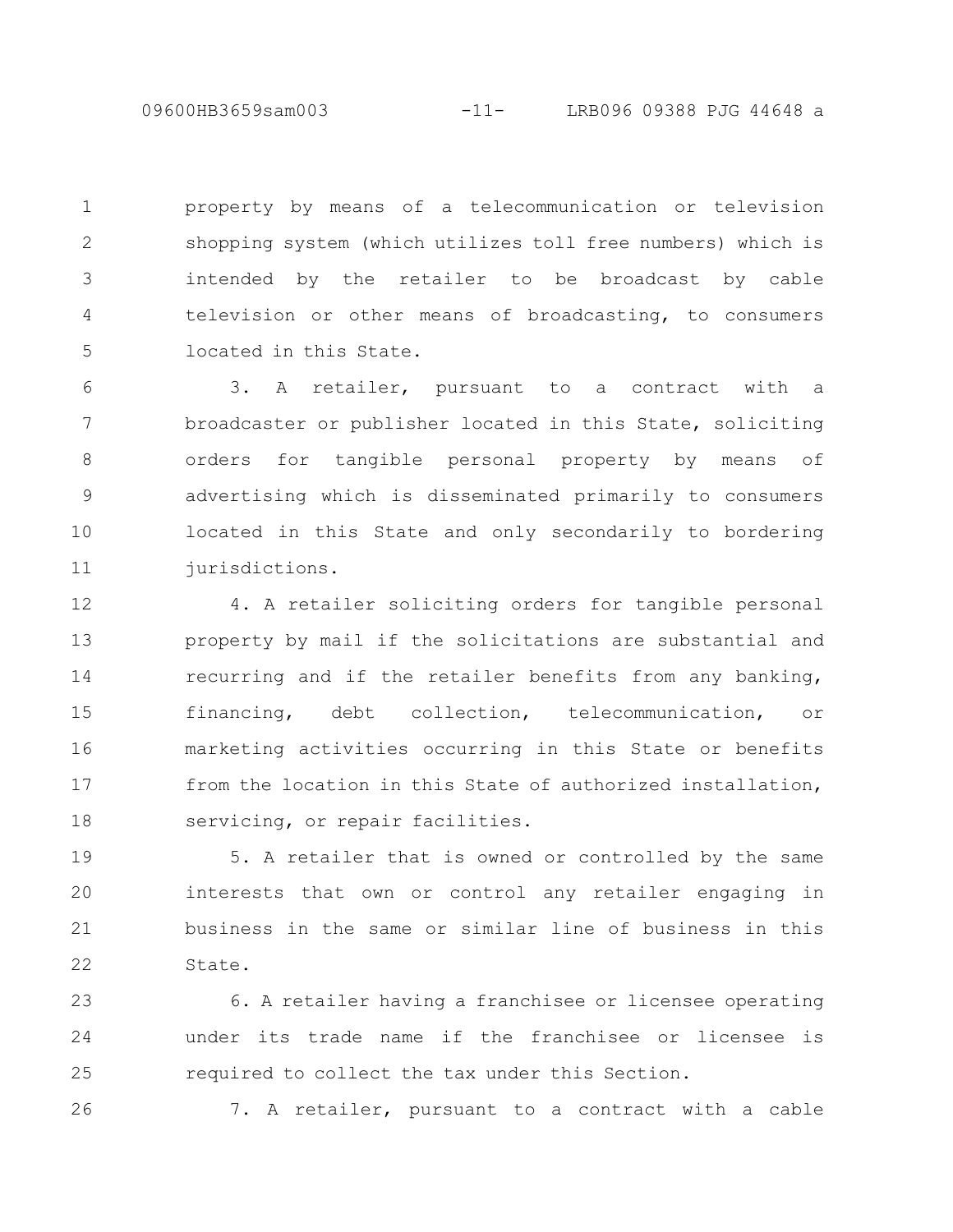09600HB3659sam003 -12- LRB096 09388 PJG 44648 a

television operator located in this State, soliciting orders for tangible personal property by means of advertising which is transmitted or distributed over a cable television system in this State. 1 2 3 4

8. A retailer engaging in activities in Illinois, which activities in the state in which the retail business engaging in such activities is located would constitute maintaining a place of business in that state. 5 6 7 8

"Bulk vending machine" means a vending machine, containing unsorted confections, nuts, toys, or other items designed primarily to be used or played with by children which, when a coin or coins of a denomination not larger than \$0.50 are inserted, are dispensed in equal portions, at random and without selection by the customer. 9 10 11 12 13 14

(Source: P.A. 94-1074, eff. 12-26-06; 95-723, eff. 6-23-08.) 15

Section 10. The Service Use Tax Act is amended by changing Section 2 as follows: 16 17

(35 ILCS 110/2) (from Ch. 120, par. 439.32) 18

Sec. 2. "Use" means the exercise by any person of any right or power over tangible personal property incident to the ownership of that property, but does not include the sale or use for demonstration by him of that property in any form as tangible personal property in the regular course of business. "Use" does not mean the interim use of tangible personal 19 20 21 22 23 24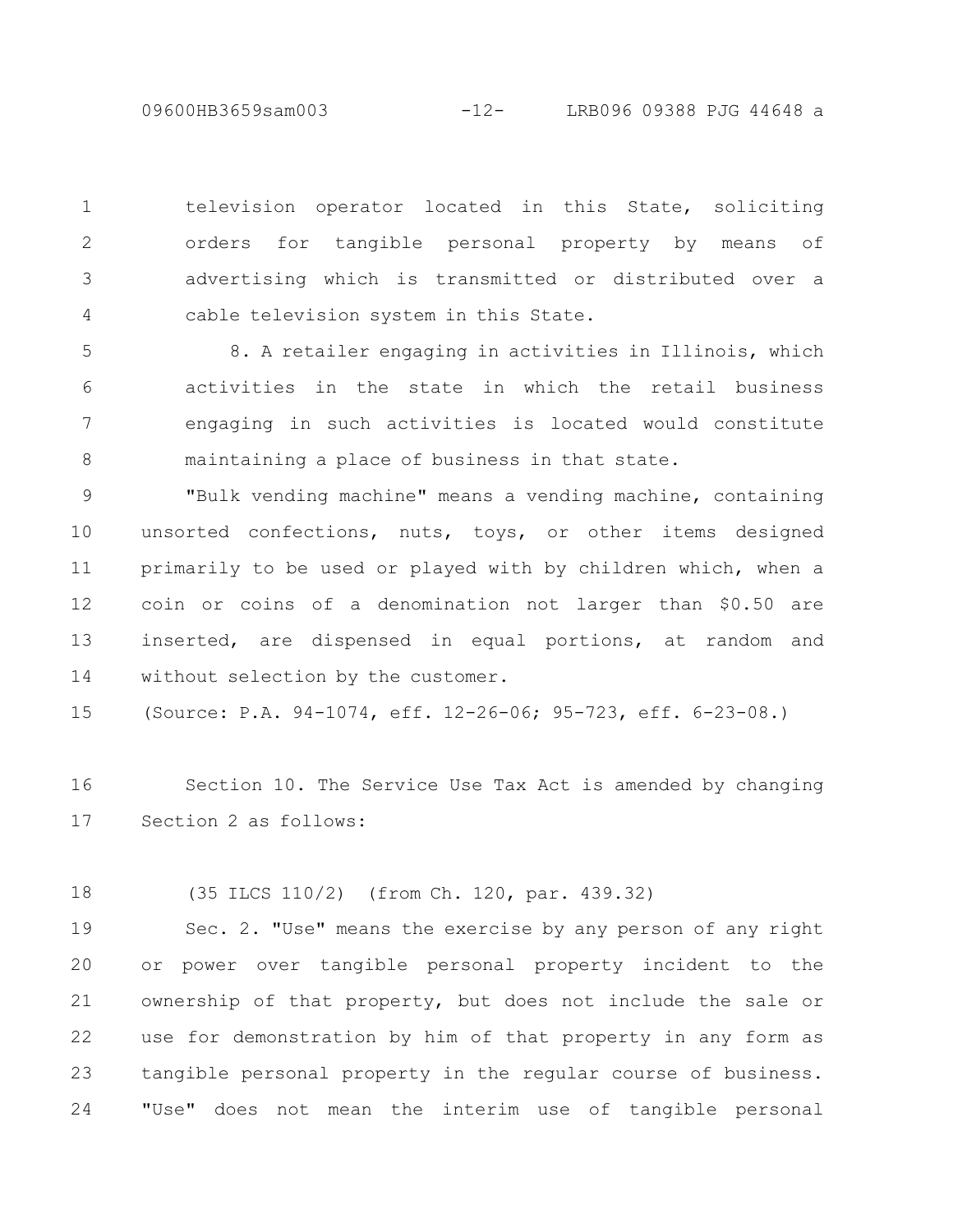09600HB3659sam003 -13- LRB096 09388 PJG 44648 a

property nor the physical incorporation of tangible personal property, as an ingredient or constituent, into other tangible personal property, (a) which is sold in the regular course of business or (b) which the person incorporating such ingredient or constituent therein has undertaken at the time of such purchase to cause to be transported in interstate commerce to destinations outside the State of Illinois. 1 2 3 4 5 6 7

"Purchased from a serviceman" means the acquisition of the ownership of, or title to, tangible personal property through a sale of service. 8 9 10

"Purchaser" means any person who, through a sale of service, acquires the ownership of, or title to, any tangible personal property. 11 12 13

"Cost price" means the consideration paid by the serviceman for a purchase valued in money, whether paid in money or otherwise, including cash, credits and services, and shall be determined without any deduction on account of the supplier's cost of the property sold or on account of any other expense incurred by the supplier. When a serviceman contracts out part or all of the services required in his sale of service, it shall be presumed that the cost price to the serviceman of the property transferred to him or her by his or her subcontractor is equal to 50% of the subcontractor's charges to the serviceman in the absence of proof of the consideration paid by the subcontractor for the purchase of such property. 14 15 16 17 18 19 20 21 22 23 24 25

"Selling price" means the consideration for a sale valued 26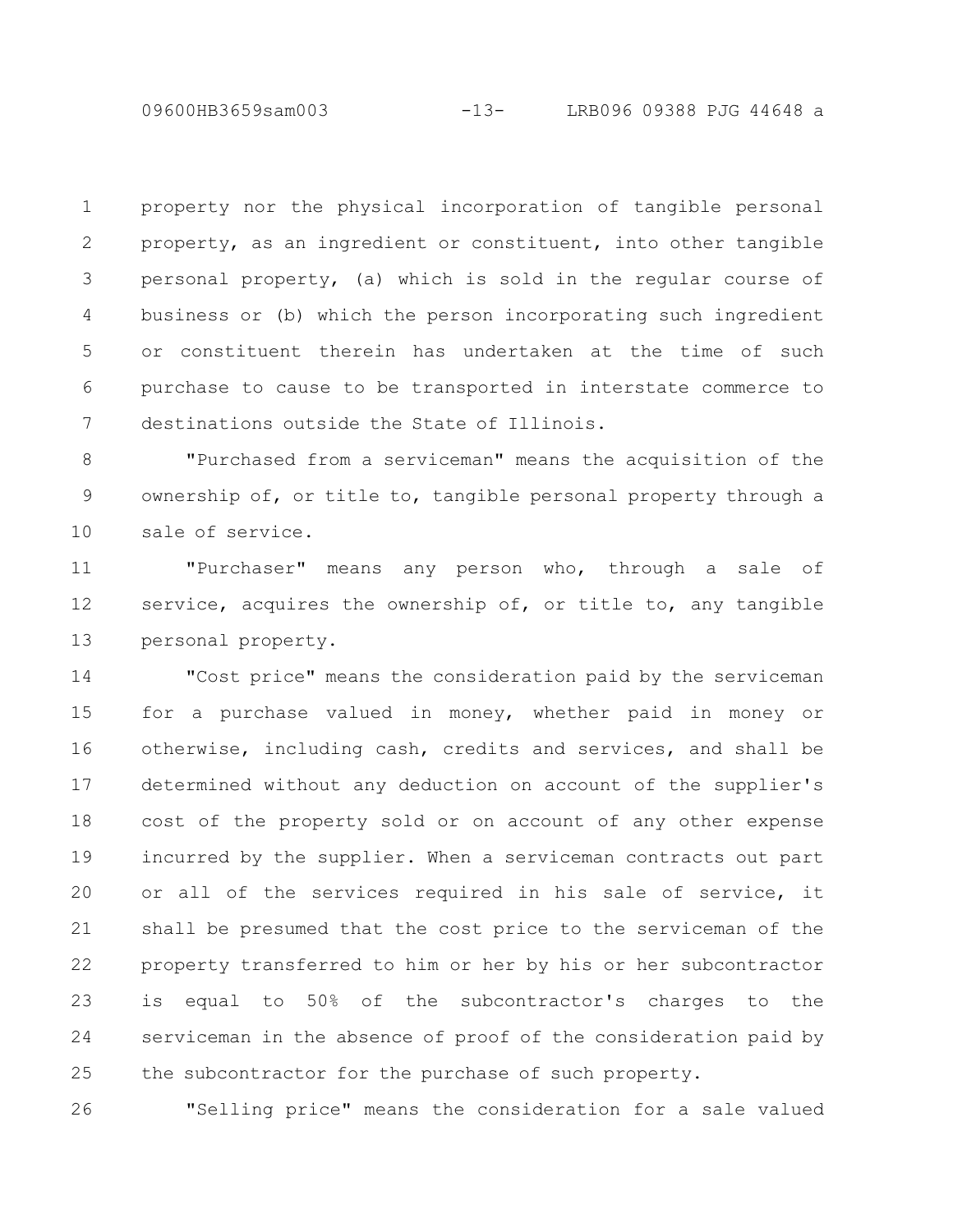09600HB3659sam003 -14- LRB096 09388 PJG 44648 a

in money whether received in money or otherwise, including cash, credits and service, and shall be determined without any deduction on account of the serviceman's cost of the property sold, the cost of materials used, labor or service cost or any other expense whatsoever, but does not include interest or finance charges which appear as separate items on the bill of sale or sales contract nor charges that are added to prices by sellers on account of the seller's duty to collect, from the purchaser, the tax that is imposed by this Act. 1 2 3 4 5 6 7 8 9

10

"Department" means the Department of Revenue.

"Person" means any natural individual, firm, partnership, association, joint stock company, joint venture, public or private corporation, limited liability company, and any receiver, executor, trustee, guardian or other representative appointed by order of any court. 11 12 13 14 15

16

"Sale of service" means any transaction except:

(1) a retail sale of tangible personal property taxable under the Retailers' Occupation Tax Act or under the Use Tax Act. 17 18 19

(2) a sale of tangible personal property for the purpose of resale made in compliance with Section 2c of the Retailers' Occupation Tax Act. 20 21 22

(3) except as hereinafter provided, a sale or transfer of tangible personal property as an incident to the rendering of service for or by any governmental body, or for or by any corporation, society, association, 23 24 25 26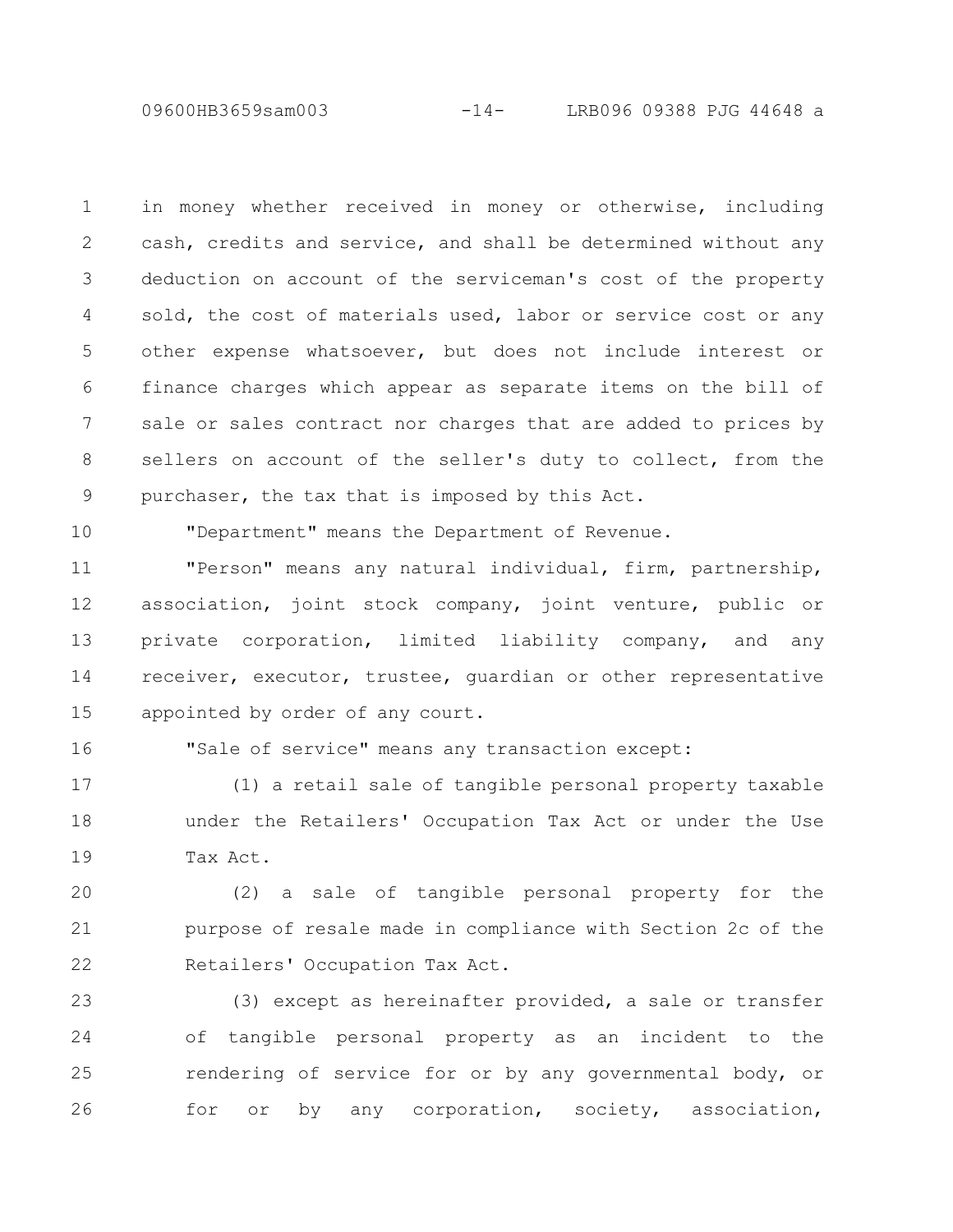09600HB3659sam003 -15- LRB096 09388 PJG 44648 a

foundation or institution organized and operated exclusively for charitable, religious or educational purposes or any not-for-profit corporation, society, association, foundation, institution or organization which has no compensated officers or employees and which is organized and operated primarily for the recreation of persons 55 years of age or older. A limited liability company may qualify for the exemption under this paragraph only if the limited liability company is organized and operated exclusively for educational purposes. 1 2 3 4 5 6 7 8 9 10

(4) a sale or transfer of tangible personal property as an incident to the rendering of service for interstate carriers for hire for use as rolling stock moving in interstate commerce or by lessors under a lease of one year or longer, executed or in effect at the time of purchase of personal property, to interstate carriers for hire for use as rolling stock moving in interstate commerce so long as so used by such interstate carriers for hire, and equipment operated by a telecommunications provider, licensed as a common carrier by the Federal Communications Commission, which is permanently installed in or affixed to aircraft moving in interstate commerce. 11 12 13 14 15 16 17 18 19 20 21 22

(4a) a sale or transfer of tangible personal property as an incident to the rendering of service for owners, lessors, or shippers of tangible personal property which is utilized by interstate carriers for hire for use as rolling 23 24 25 26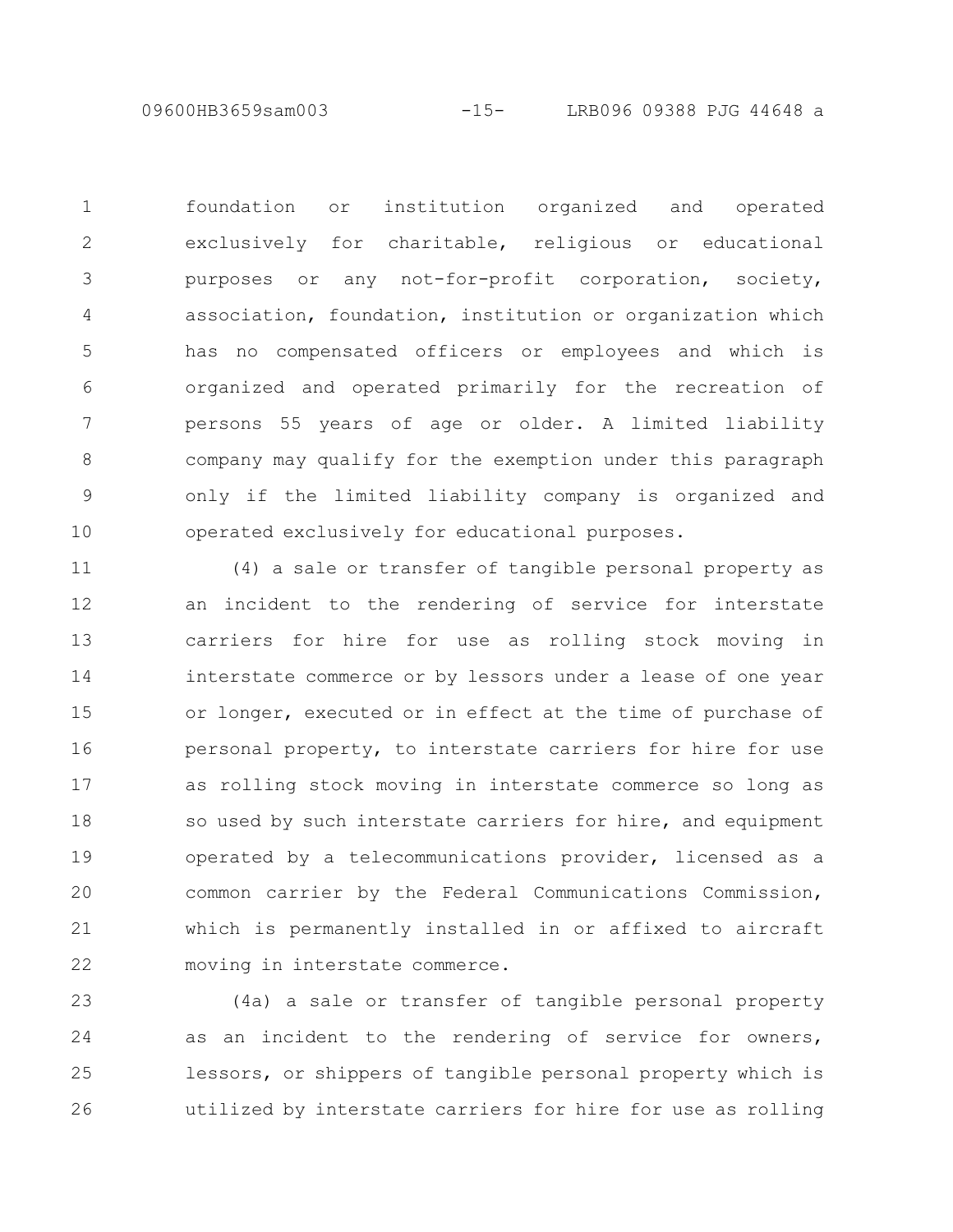09600HB3659sam003 -16- LRB096 09388 PJG 44648 a

stock moving in interstate commerce so long as so used by interstate carriers for hire, and equipment operated by a telecommunications provider, licensed as a common carrier by the Federal Communications Commission, which is permanently installed in or affixed to aircraft moving in interstate commerce. 1 2 3 4 5 6

(4a-5) on and after July 1, 2003 and through June 30, 2004, a sale or transfer of a motor vehicle of the second division with a gross vehicle weight in excess of 8,000 pounds as an incident to the rendering of service if that motor vehicle is subject to the commercial distribution fee imposed under Section 3-815.1 of the Illinois Vehicle Code. Beginning on July 1, 2004 and through June 30, 2005, the use in this State of motor vehicles of the second division: (i) with a gross vehicle weight rating in excess of 8,000 pounds; (ii) that are subject to the commercial distribution fee imposed under Section 3-815.1 of the Illinois Vehicle Code; and (iii) that are primarily used for commercial purposes. Through June 30, 2005, this exemption applies to repair and replacement parts added after the initial purchase of such a motor vehicle if that motor vehicle is used in a manner that would qualify for the rolling stock exemption otherwise provided for in this Act. For purposes of this paragraph, "used for commercial purposes" means the transportation of persons or property in furtherance of any commercial or industrial enterprise 7 8 9 10 11 12 13 14 15 16 17 18 19 20 21 22 23 24 25 26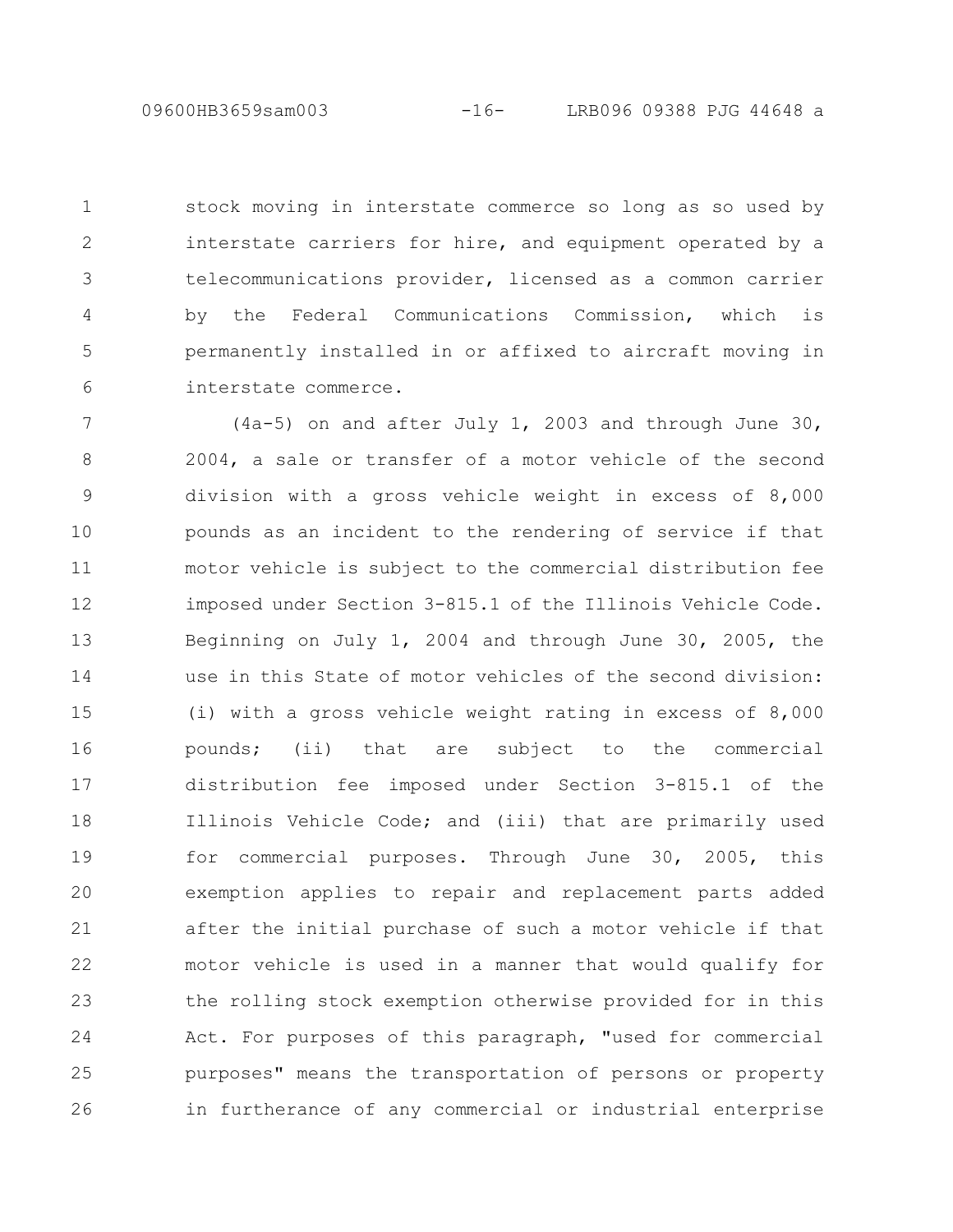1

whether for-hire or not.

(5) a sale or transfer of machinery and equipment used primarily in the process of the manufacturing or assembling, either in an existing, an expanded or a new manufacturing facility, of tangible personal property for wholesale or retail sale or lease, whether such sale or lease is made directly by the manufacturer or by some other person, whether the materials used in the process are owned by the manufacturer or some other person, or whether such sale or lease is made apart from or as an incident to the seller's engaging in a service occupation and the applicable tax is a Service Use Tax or Service Occupation Tax, rather than Use Tax or Retailers' Occupation Tax. 2 3 4 5 6 7 8 9 10 11 12 13

(5a) the repairing, reconditioning or remodeling, for a common carrier by rail, of tangible personal property which belongs to such carrier for hire, and as to which such carrier receives the physical possession of the repaired, reconditioned or remodeled item of tangible personal property in Illinois, and which such carrier transports, or shares with another common carrier in the transportation of such property, out of Illinois on a standard uniform bill of lading showing the person who repaired, reconditioned or remodeled the property to a destination outside Illinois, for use outside Illinois. 14 15 16 17 18 19 20 21 22 23 24

(5b) a sale or transfer of tangible personal property which is produced by the seller thereof on special order in 25 26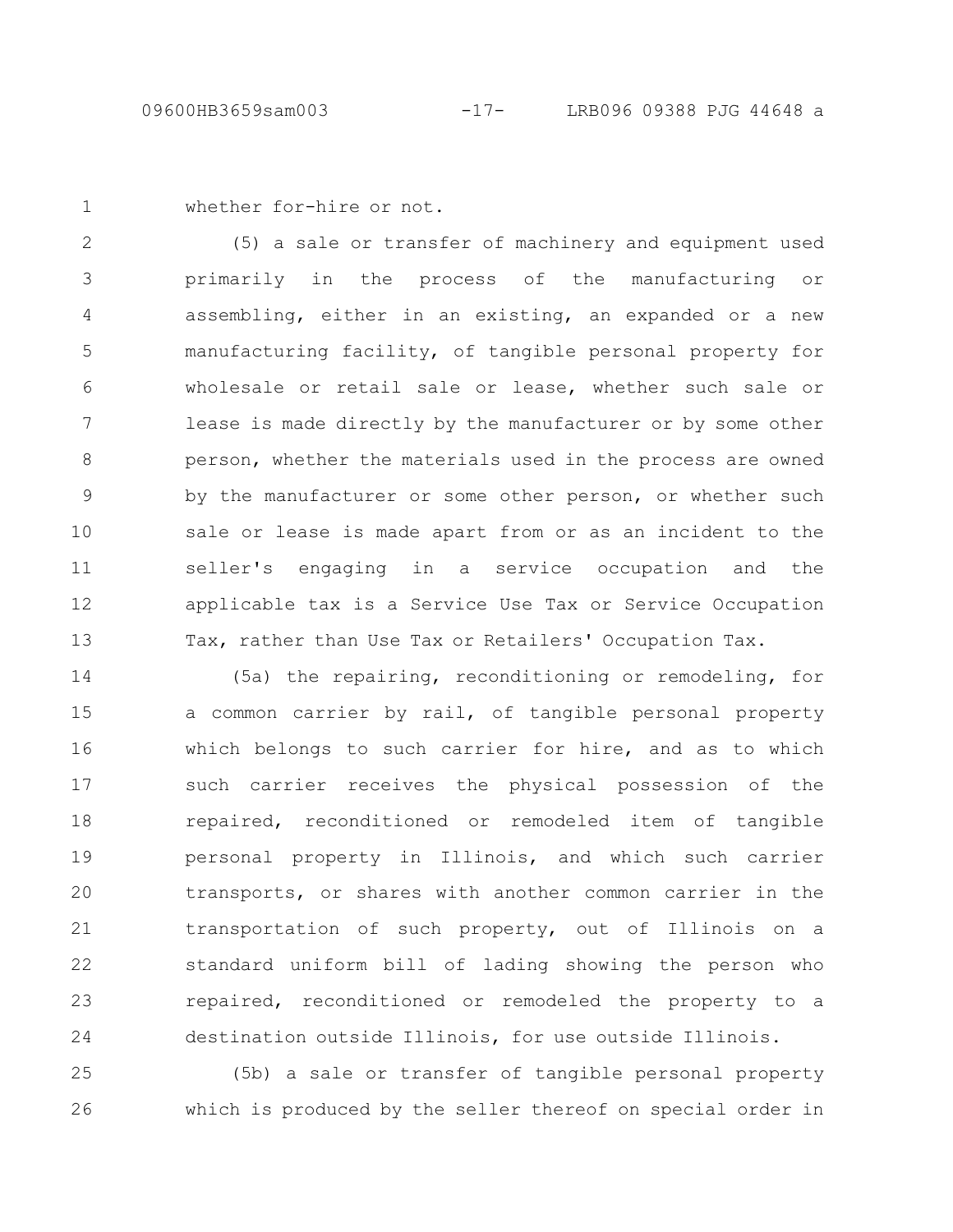09600HB3659sam003 -18- LRB096 09388 PJG 44648 a

such a way as to have made the applicable tax the Service Occupation Tax or the Service Use Tax, rather than the Retailers' Occupation Tax or the Use Tax, for an interstate carrier by rail which receives the physical possession of such property in Illinois, and which transports such property, or shares with another common carrier in the transportation of such property, out of Illinois on a standard uniform bill of lading showing the seller of the property as the shipper or consignor of such property to a destination outside Illinois, for use outside Illinois. 1 2 3 4 5 6 7 8 9 10

(6) until July 1, 2003, a sale or transfer of distillation machinery and equipment, sold as a unit or kit and assembled or installed by the retailer, which machinery and equipment is certified by the user to be used only for the production of ethyl alcohol that will be used for consumption as motor fuel or as a component of motor fuel for the personal use of such user and not subject to sale or resale. 11 12 13 14 15 16 17 18

(7) at the election of any serviceman not required to be otherwise registered as a retailer under Section 2a of the Retailers' Occupation Tax Act, made for each fiscal year sales of service in which the aggregate annual cost price of tangible personal property transferred as an incident to the sales of service is less than 35%, or 75% in the case of servicemen transferring prescription drugs or servicemen engaged in graphic arts production, of the 19 20 21 22 23 24 25 26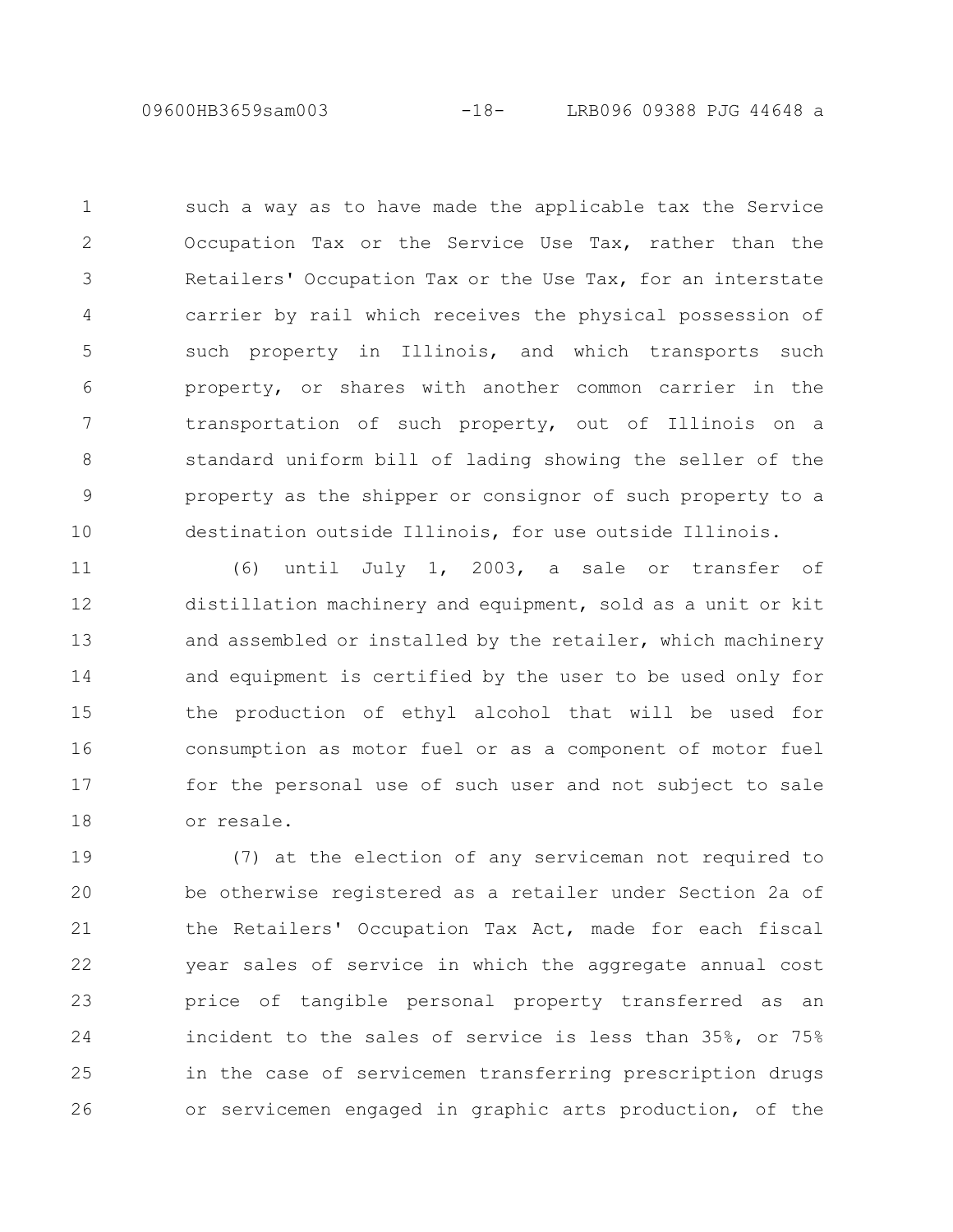09600HB3659sam003 -19- LRB096 09388 PJG 44648 a

aggregate annual total gross receipts from all sales of service. The purchase of such tangible personal property by the serviceman shall be subject to tax under the Retailers' Occupation Tax Act and the Use Tax Act. However, if a primary serviceman who has made the election described in this paragraph subcontracts service work to a secondary serviceman who has also made the election described in this paragraph, the primary serviceman does not incur a Use Tax liability if the secondary serviceman (i) has paid or will pay Use Tax on his or her cost price of any tangible personal property transferred to the primary serviceman and (ii) certifies that fact in writing to the primary serviceman. 1 2 3 4 5 6 7 8 9 10 11 12 13

Tangible personal property transferred incident to the completion of a maintenance agreement is exempt from the tax imposed pursuant to this Act. 14 15 16

Exemption (5) also includes machinery and equipment used in the general maintenance or repair of such exempt machinery and equipment or for in-house manufacture of exempt machinery and equipment. For the purposes of exemption (5), each of these terms shall have the following meanings: (1) "manufacturing process" shall mean the production of any article of tangible personal property, whether such article is a finished product or an article for use in the process of manufacturing or assembling a different article of tangible personal property, by procedures commonly regarded as manufacturing, processing, 17 18 19 20 21 22 23 24 25 26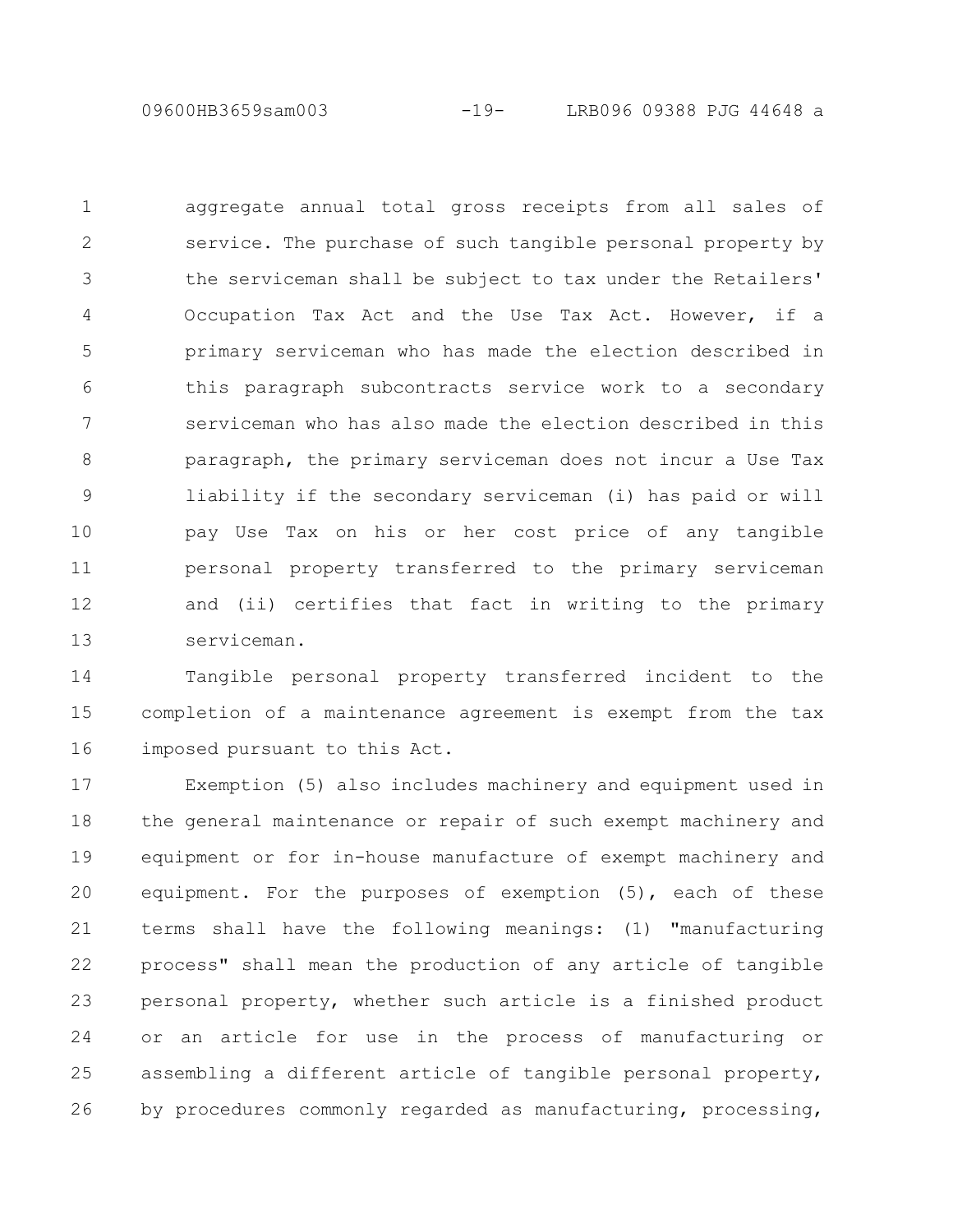09600HB3659sam003 -20- LRB096 09388 PJG 44648 a

fabricating, or refining which changes some existing material or materials into a material with a different form, use or name. In relation to a recognized integrated business composed of a series of operations which collectively constitute manufacturing, or individually constitute manufacturing operations, the manufacturing process shall be deemed to commence with the first operation or stage of production in the series, and shall not be deemed to end until the completion of the final product in the last operation or stage of production in the series; and further, for purposes of exemption (5), photoprocessing is deemed to be a manufacturing process of tangible personal property for wholesale or retail sale; (2) "assembling process" shall mean the production of any article of tangible personal property, whether such article is a finished product or an article for use in the process of manufacturing or assembling a different article of tangible personal property, by the combination of existing materials in a manner commonly regarded as assembling which results in a material of a different form, use or name; (3) "machinery" shall mean major mechanical machines or major components of such machines contributing to a manufacturing or assembling process; and (4) "equipment" shall include any independent device or tool separate from any machinery but essential to an integrated manufacturing or assembly process; including computers used primarily in a manufacturer's computer assisted design, computer assisted manufacturing (CAD/CAM) system; or 1 2 3 4 5 6 7 8 9 10 11 12 13 14 15 16 17 18 19 20 21 22 23 24 25 26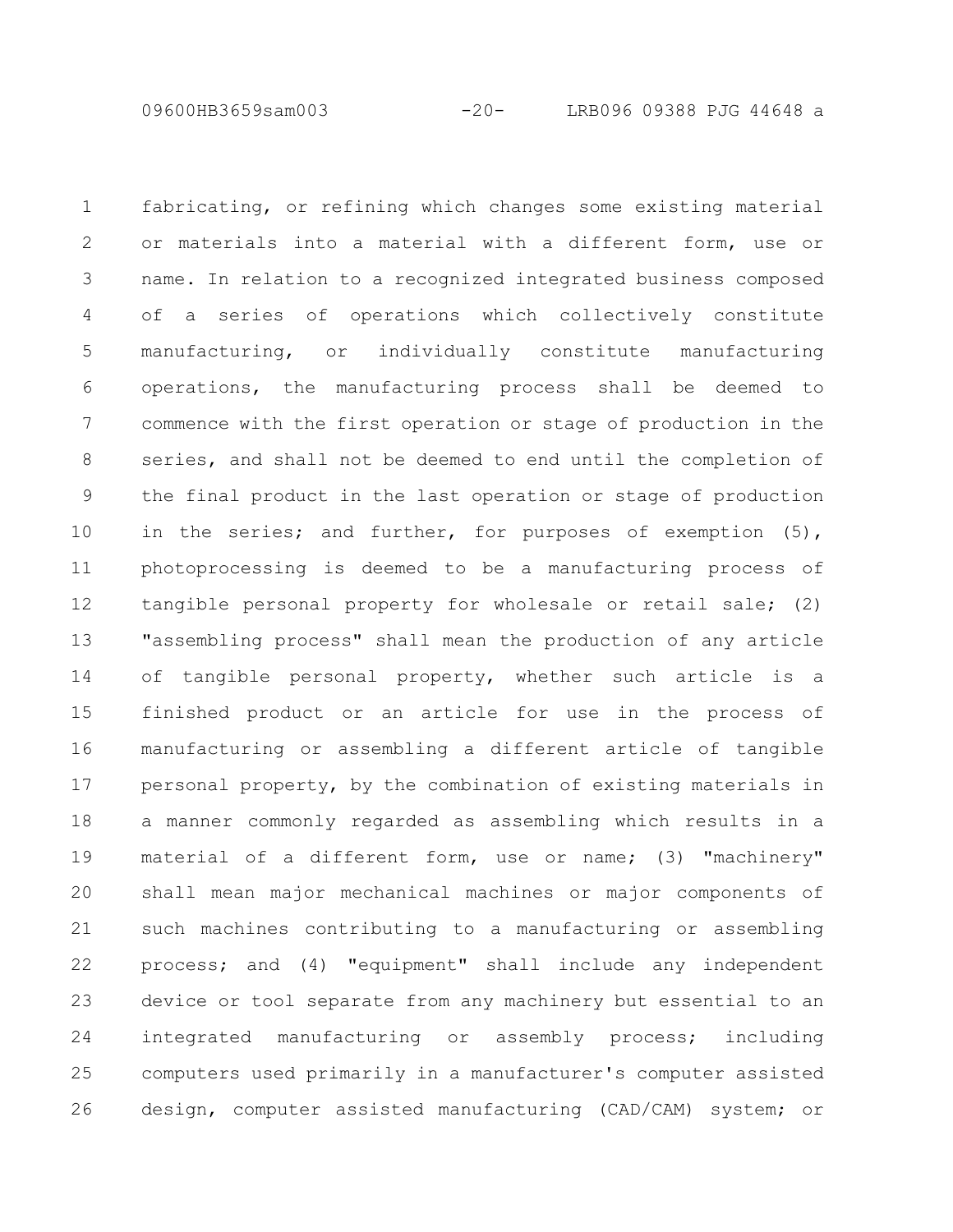09600HB3659sam003 -21- LRB096 09388 PJG 44648 a

any subunit or assembly comprising a component of any machinery or auxiliary, adjunct or attachment parts of machinery, such as tools, dies, jigs, fixtures, patterns and molds; or any parts which require periodic replacement in the course of normal operation; but shall not include hand tools. Equipment includes chemicals or chemicals acting as catalysts but only if the chemicals or chemicals acting as catalysts effect a direct and immediate change upon a product being manufactured or assembled for wholesale or retail sale or lease. The purchaser of such machinery and equipment who has an active resale registration number shall furnish such number to the seller at the time of purchase. The user of such machinery and equipment and tools without an active resale registration number shall prepare a certificate of exemption for each transaction stating facts establishing the exemption for that transaction, which certificate shall be available to the Department for inspection or audit. The Department shall prescribe the form of the certificate. 1 2 3 4 5 6 7 8 9 10 11 12 13 14 15 16 17 18

Any informal rulings, opinions or letters issued by the Department in response to an inquiry or request for any opinion from any person regarding the coverage and applicability of exemption (5) to specific devices shall be published, maintained as a public record, and made available for public inspection and copying. If the informal ruling, opinion or letter contains trade secrets or other confidential information, where possible the Department shall delete such 19 20 21 22 23 24 25 26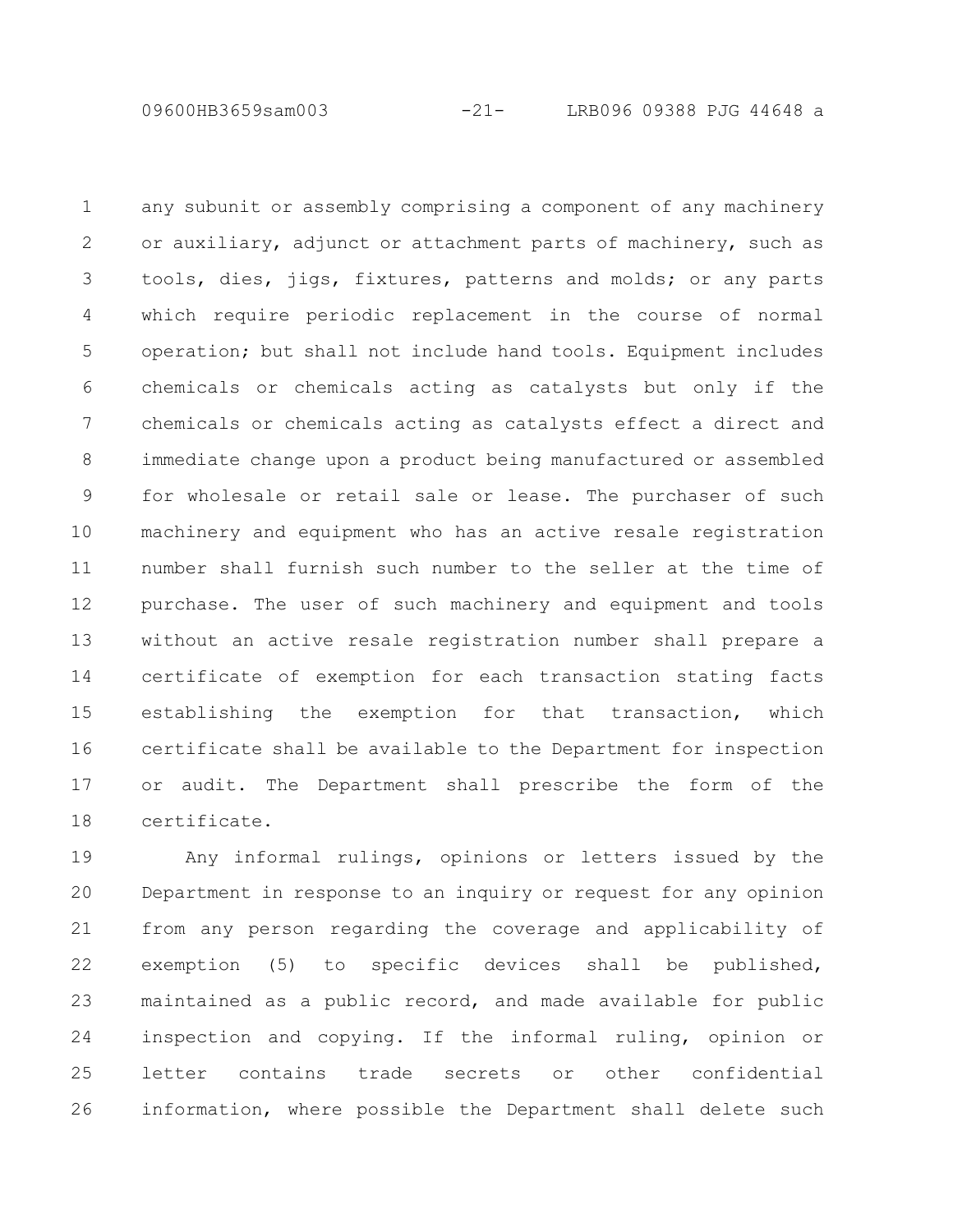09600HB3659sam003 -22- LRB096 09388 PJG 44648 a

information prior to publication. Whenever such informal rulings, opinions, or letters contain any policy of general applicability, the Department shall formulate and adopt such policy as a rule in accordance with the provisions of the Illinois Administrative Procedure Act. 1 2 3 4 5

On and after July 1, 1987, no entity otherwise eligible under exemption (3) of this Section shall make tax free purchases unless it has an active exemption identification number issued by the Department. 6 7 8 9

The purchase, employment and transfer of such tangible personal property as newsprint and ink for the primary purpose of conveying news (with or without other information) is not a purchase, use or sale of service or of tangible personal property within the meaning of this Act. 10 11 12 13 14

"Serviceman" means any person who is engaged in the occupation of making sales of service. 15 16

"Sale at retail" means "sale at retail" as defined in the Retailers' Occupation Tax Act. 17 18

"Supplier" means any person who makes sales of tangible personal property to servicemen for the purpose of resale as an incident to a sale of service. 19 20 21

"Serviceman maintaining a place of business in this State", or any like term, means and includes any serviceman: 22 23

1. having or maintaining within this State, directly or by a subsidiary, an office, distribution house, sales house, warehouse or other place of business, or any agent 24 25 26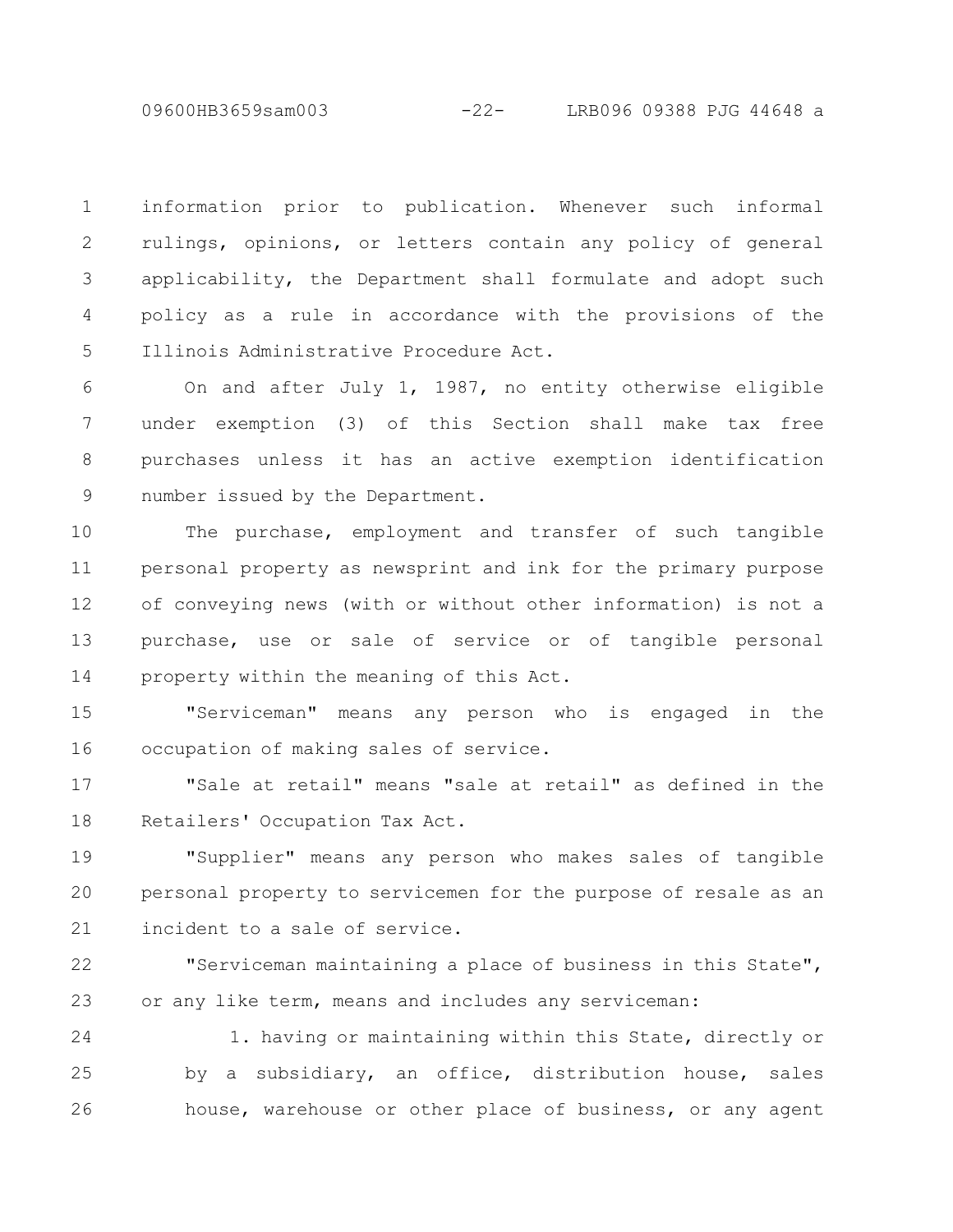09600HB3659sam003 -23- LRB096 09388 PJG 44648 a

or other representative operating within this State under the authority of the serviceman or its subsidiary, irrespective of whether such place of business or agent or other representative is located here permanently or temporarily, or whether such serviceman or subsidiary is licensed to do business in this State; 1 2 3 4 5 6

1.1. beginning July 1, 2011, having a contract with a person located in this State under which the person, for a commission or other consideration based on the sale of service by the, directly or indirectly refers potential customers to the serviceman by a link on the person's Internet website. The provisions of this paragraph 1.1 shall apply only if the cumulative gross receipts from sales of service by the serviceman to customers who are referred to the serviceman by all persons in this State under such contracts exceed \$10,000 during the preceding 4 quarterly periods ending on the last day of March, June, September, and December; 7 8 9 10 11 12 13 14 15 16 17 18

1.2. beginning July 1, 2011, having a contract with a person located in this State under which: 19 20

A. the serviceman sells the same or substantially similar line of services as the person located in this State and does so using an identical or substantially similar name, trade name, or trademark as the person located in this State; and 21 22 23 24 25

26

B. the serviceman provides a commission or other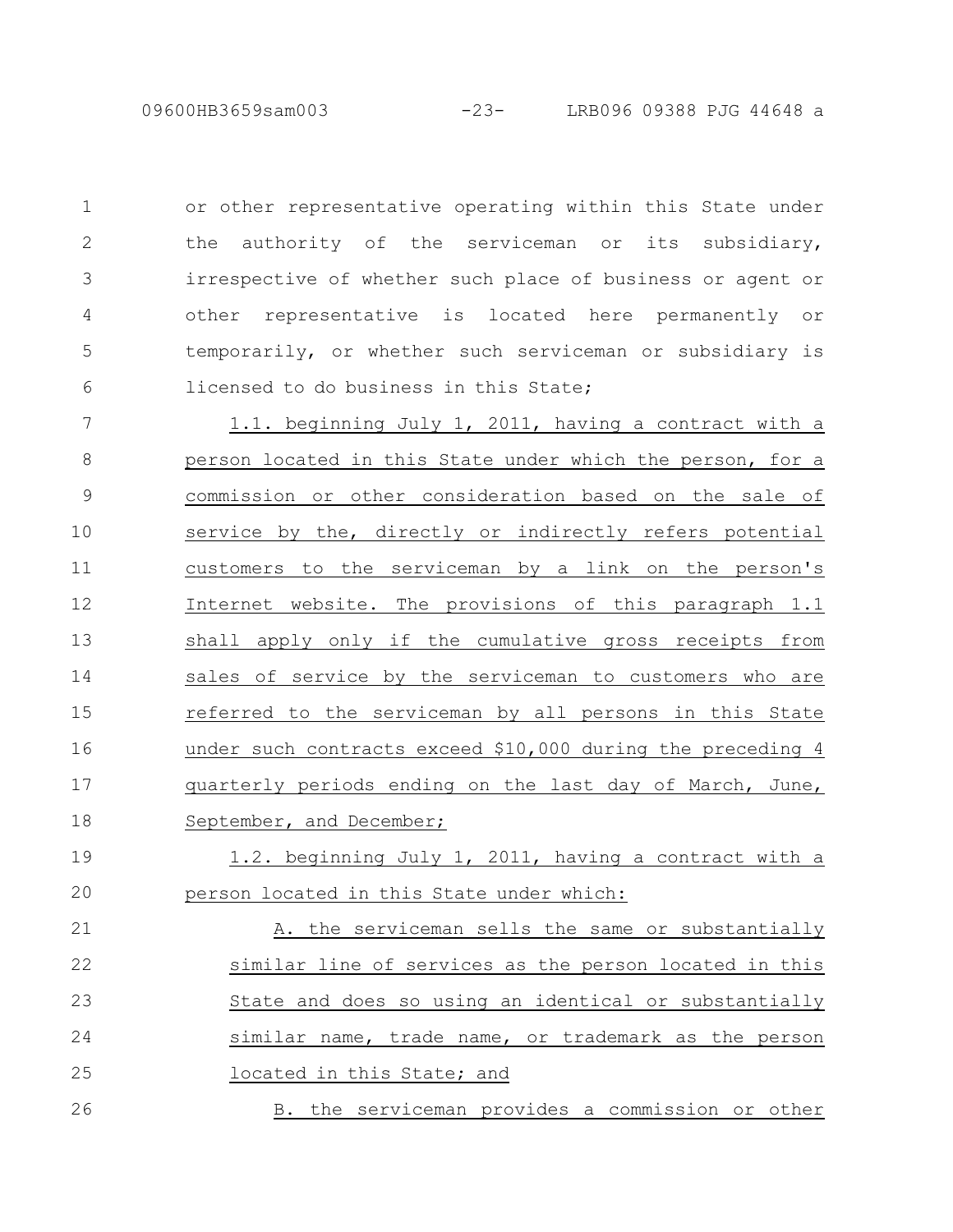consideration to the person located in this State based upon the sale of services by the serviceman. The provisions of this paragraph 1.2 shall apply only if the cumulative gross receipts from sales of service by the serviceman to customers in this State under all such contracts exceed \$10,000 during the preceding 4 quarterly periods ending on the last day of March, June, September, and December; 1 2 3 4 5 6 7 8

2. soliciting orders for tangible personal property by means of a telecommunication or television shopping system (which utilizes toll free numbers) which is intended by the retailer to be broadcast by cable television or other means of broadcasting, to consumers located in this State; 9 10 11 12 13

3. pursuant to a contract with a broadcaster or publisher located in this State, soliciting orders for tangible personal property by means of advertising which is disseminated primarily to consumers located in this State and only secondarily to bordering jurisdictions; 14 15 16 17 18

4. soliciting orders for tangible personal property by mail if the solicitations are substantial and recurring and if the retailer benefits from any banking, financing, debt collection, telecommunication, or marketing activities occurring in this State or benefits from the location in this State of authorized installation, servicing, or repair facilities; 19 20 21 22 23 24 25

26

5. being owned or controlled by the same interests